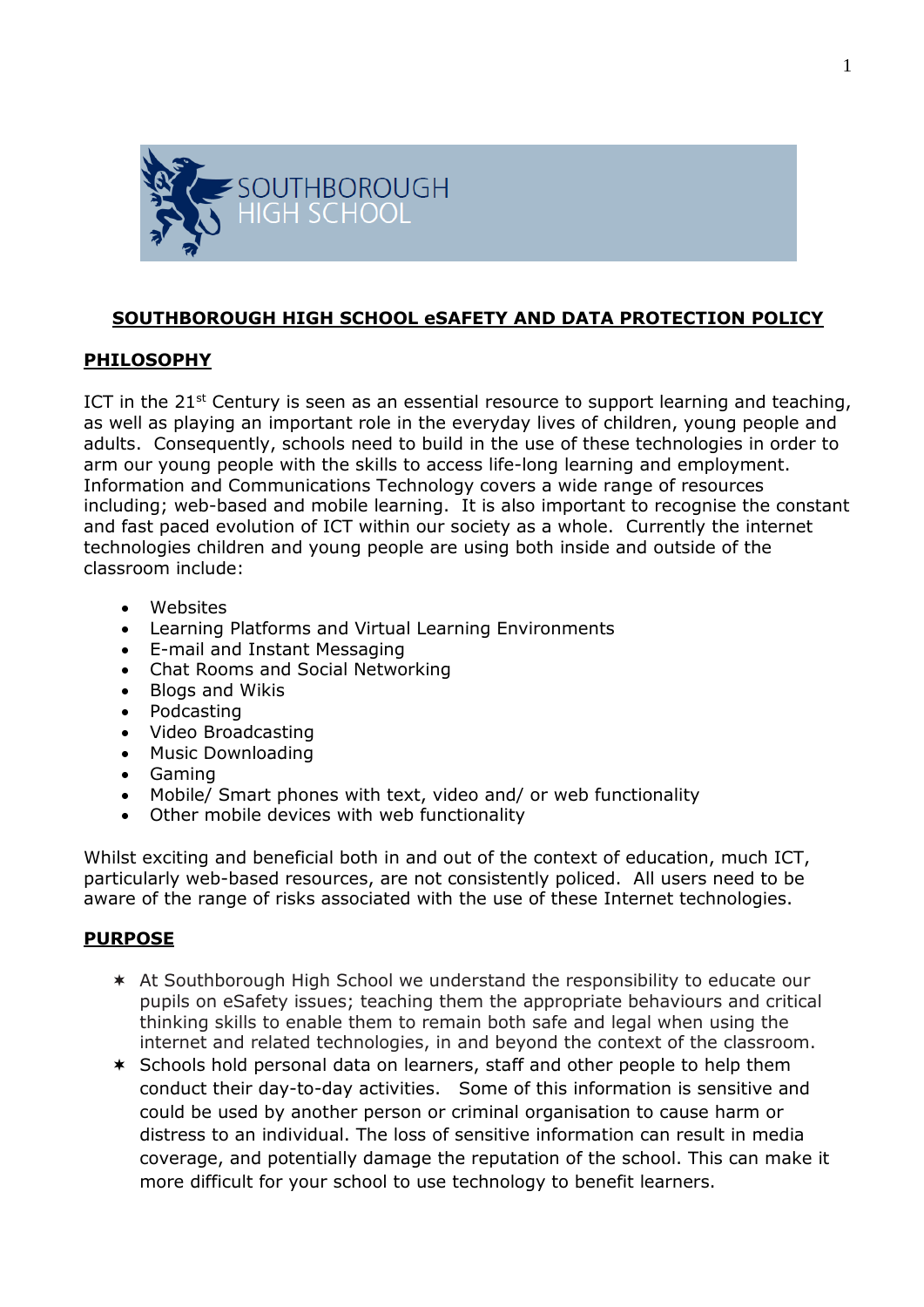- Everybody in the school has a shared responsibility to secure any sensitive information used in their day to day professional duties and even staff not directly involved in data handling should be made aware of the risks and threats and how to minimise them.
- Both this policy and the Acceptable Use Agreement (for all staff, governors, visitors and pupils) are inclusive of both fixed and mobile internet; technologies provided by the school (such as PCs, laptops, personal digital assistants (PDAs), tablets, webcams, whiteboards, voting systems, digital video equipment, etc); and technologies owned by pupils and staff, but brought onto school premises (such as laptops, mobile phones, camera phones, PDAs and portable media players, etc).

# **PRACTICE**

### **Monitoring**

- Authorised ICT staff may inspect any ICT equipment owned or leased by the School at any time without prior notice. If you are in doubt as to whether the individual requesting such access is authorised to do so, please ask for their identification badge and contact their department. Any ICT authorised staff member will be happy to comply with this request.
- ICT authorised staff may monitor, intercept, access, inspect, record and disclose telephone calls, e-mails, instant messaging, internet/intranet use and any other electronic communications (data, voice or image) involving its employees or contractors, without consent, to the extent permitted by law. This may be to confirm or obtain School business related information; to confirm or investigate compliance with School policies, standards and procedures; to ensure the effective operation of School ICT; for quality control or training purposes; to comply with a Subject Access Request under the Data Protection Act 1998, or to prevent or detect crime.
- ICT authorised staff may, without prior notice, access the e-mail or voicemail account where applicable, of someone who is absent in order to deal with any business-related issues retained on that account.
- All monitoring, surveillance or investigative activities are conducted by ICT authorised staff and comply with the Data Protection Act 1998, the Human Rights Act 1998, the Regulation of Investigatory Powers Act 2000 (RIPA) and the Lawful Business Practice Regulations 2000.
- Please note that personal communications using School ICT may be unavoidably included in any business communications that are monitored, intercepted and/or recorded.
- All internet activity is logged by the school's internet provider.

### **Breaches**

- A breach or suspected breach of policy by a School employee, contractor or pupil may result in the temporary or permanent withdrawal of School ICT hardware, software or services from the offending individual.
- Any policy breach is grounds for disciplinary action in accordance with the School Disciplinary Procedure.
- Policy breaches may also lead to criminal or civil proceedings.
- The ICO's new powers to issue monetary penalties came into force on 6 April 2010, allowing the Information Commissioner's office to serve notices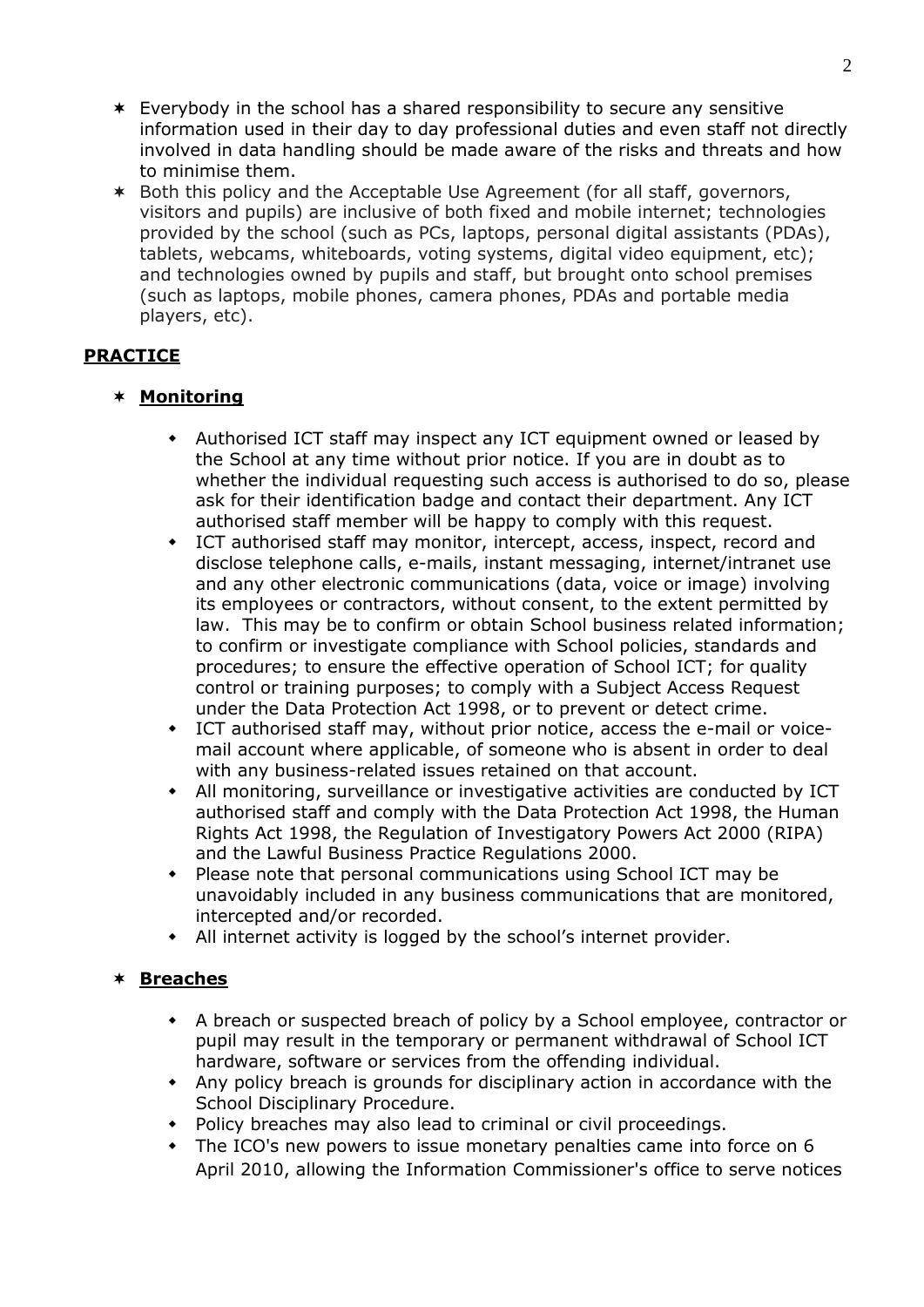requiring organisations to pay up to £500,000 for serious breaches of the Data Protection Act.

- The data protection powers of the Information Commissioner's Office are to:
	- a. Conduct assessments to check organisations are complying with the Act;
	- b. Serve information notices requiring organisations to provide the Information Commissioner's Office with specified information within a certain time period;
	- c. Serve enforcement notices and 'stop now' orders where there has been a breach of the Act, requiring organisations to take (or refrain from taking) specified steps in order to ensure they comply with the law;
	- d. Prosecute those who commit criminal offences under the Act;
	- e. Conduct audits to assess whether organisations processing of personal data follows good practice,
	- f. Report to Parliament on data protection issues of concern

# **Incident Reporting**

- Any security breaches or attempts, loss of equipment and any unauthorised use or suspected misuse of ICT must be immediately reported to the school's SIRO or eSafety Co-ordinator. Additionally, all security breaches, lost/stolen equipment or data (including remote access SecureID tokens and PINs), virus notifications, unsolicited emails, misuse or unauthorised use of ICT and all other policy non-compliance must be reported to your Senior Information Risk Owner.
- Please refer to the relevant section on Incident Reporting, eSafety Incident Log & Infringements.

# **Computer Viruses**

- All files downloaded from the Internet, received via e-mail or on removable media (e.g. floppy disk, CD) are automatically checked for any viruses using school provided anti-virus software
- Never interfere with any anti-virus software installed on school ICT equipment that you use
- If you suspect there may be a virus on any school ICT equipment, stop using the equipment and contact your ICT support provider immediately. The ICT support provider will advise you what actions to take and be responsible for advising others that need to know

# **Data Security**

- The accessing and appropriate use of school data is something that the school takes seriously.
- The school follows Becta guidelines [Becta Schools -](http://schools.becta.org.uk/index.php?section=lv&catcode=ss_lv_saf_se_03&rid=14734) Leadership and management - Security - [Data handling security guidance for schools](http://schools.becta.org.uk/index.php?section=lv&catcode=ss_lv_saf_se_03&rid=14734) (published Spring 2009) and the Local Authority guidance documents listed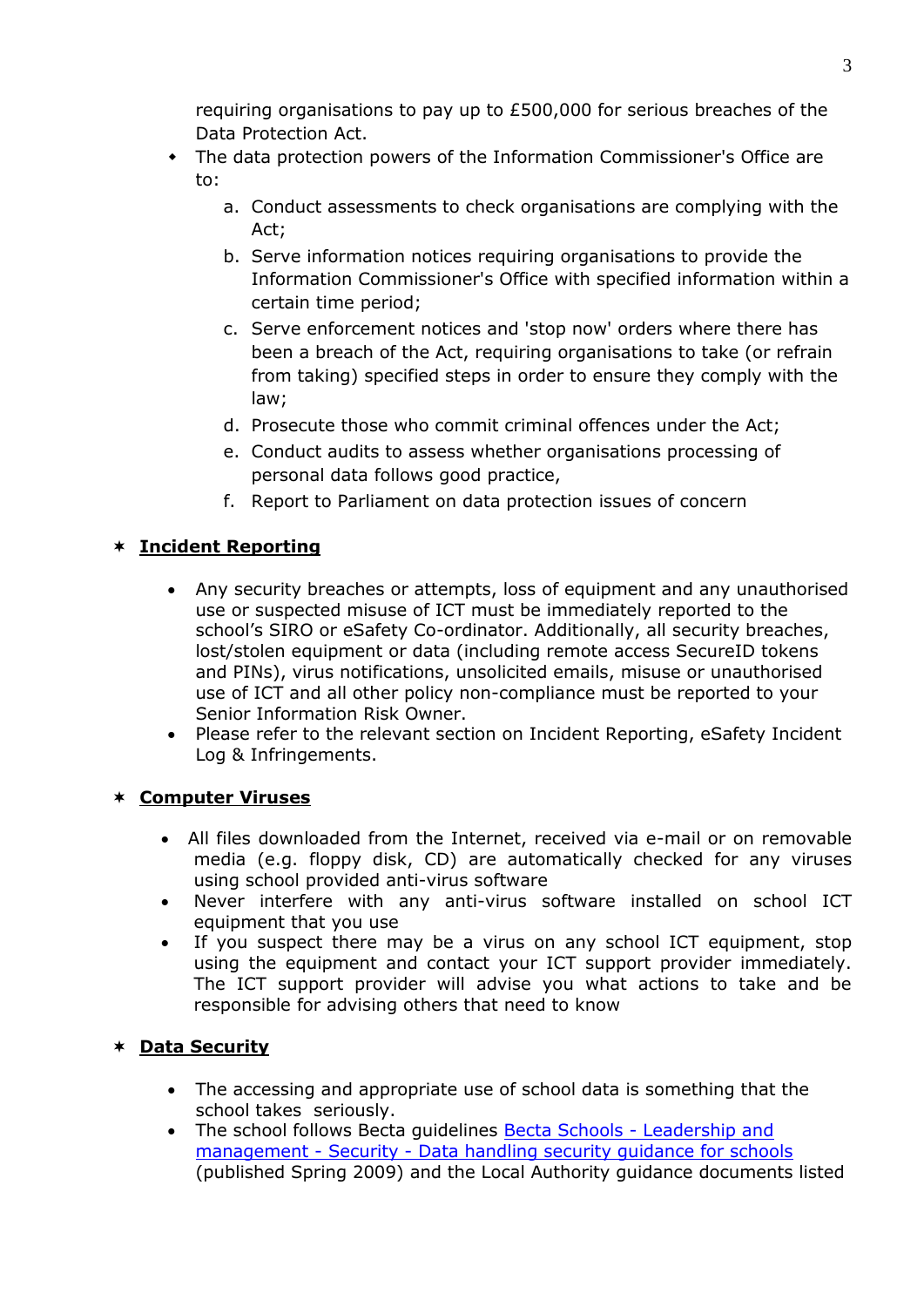below

- Headteacher's Guidance Data Security in Schools Dos and Don'ts
- Network Manager/MIS Administrator or Manager Guidance Data Security in Schools
- Staff Guidance Data Security in Schools Dos and Don'ts
- SIRO/IAO Guidance Data Security in Schools Dos and Don'ts
- The Head, SIRO and Network Manager documents contain advice about identifying information assets including an example of an excel spreadsheet and a brief outline of the school policy that can be displayed at appropriate sites within the school or handed to visitors or guests.

### **Security**

- The School gives relevant staff access to its Management Information System, with a unique ID and password
- It is the responsibility of everyone to keep passwords secure
- Staff are aware of their responsibility when accessing school data
- Staff have been issued with the relevant guidance documents and the Policy for ICT Acceptable Use
- Staff have read the relevant guidance documents available on the SITSS website concerning 'Safe Handling of Data'
- Leadership have identified Senior Information Risk Owner (SIRO) and Asset Information Owner(s) (AIO)
- Staff keep all school related data secure. This includes all personal, sensitive, confidential or classified data
- Staff should avoid leaving any portable or mobile ICT equipment or removable storage media in unattended vehicles. Where this is not possible, keep it locked out of sight
- Staff should always carry portable and mobile ICT equipment or removable media as hand luggage, and keep it under your control at all times
- It is the responsibility of individual staff to ensure the security of any personal, sensitive, confidential and classified information contained in documents faxed, copied, scanned or printed. This is particularly important when shared mopiers (multi-function print, fax, scan and copiers) are used
- Anyone expecting a confidential/sensitive fax, should have warned the sender to notify before it is sent.

# **Impact Levels and Protective Marking**

- Appropriate labelling of data should help schools secure data and so reduce the risk of security incidents
- Apply labelling in accordance with guidance from your Senior Information Risk Owner (SIRO)
- Most learner or staff personal data will be classed as Protect
- Protect and caveat classifications that schools may use are;
	- PROTECT PERSONAL e.g. personal information about an individual
	- PROTECT APPOINTMENTS e.g. to be used for information about visits from the Queen or government ministers
	- PROTECT LOCSEN e.g. for local sensitive information

PROTECT – STAFF e.g. Organisational staff only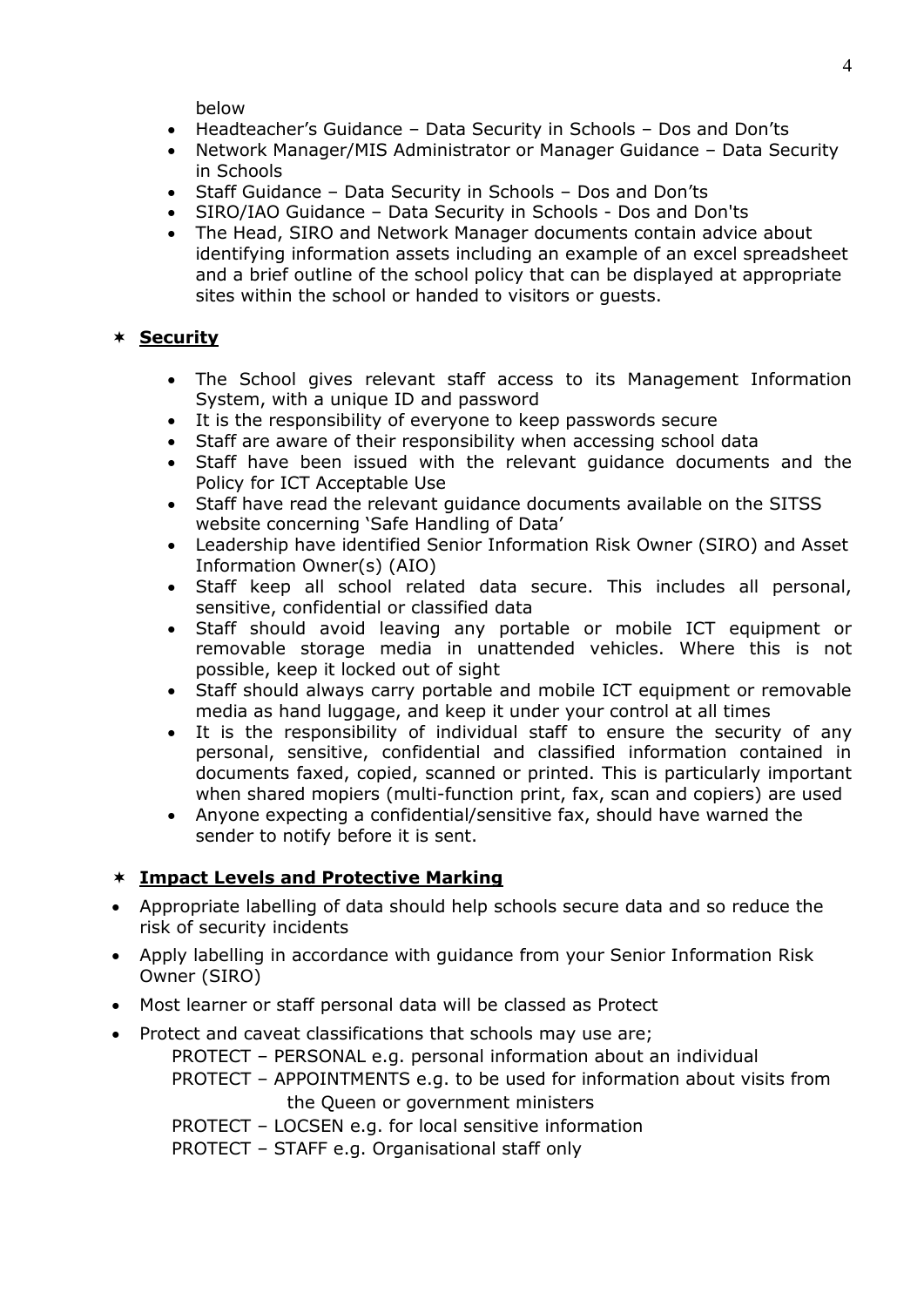RESTRICTED – STAFF e.g. A large amount of data (information on over 20 persons)

 RESTRICTED – PUPILS e.g. A large amount of data (information on 20 persons)

- Applying too high a protective marking can inhibit access, lead to unnecessary and expensive protective controls, and impair the efficiency of an organisation's business
- Applying too low a protective marking may lead to damaging consequences and compromise of the asset
- The sensitivity of an asset may change over time and it may be necessary to reclassify assets. If a document is being de-classified or the marking changed, the file should also be changed to reflect the highest marking within its contents
- Reviews are continuing to look at the practical issues involved in applying protective markings to electronic and paper records and government representatives are working with suppliers to find ways of automatically marking reports and printouts.

# **Senior Information Risk Owner (SIRO)**

The SIRO is a senior member of staff who is familiar with information risks and the school's response. He has the following responsibilities:

- they own the information risk policy and risk assessment
- they appoint the Information Asset Owner(s) (IAOs)
- they act as an advocate for information risk management

# **Information Asset Owner (IAO)**

Any information that is sensitive needs to be protected. This will include the personal data of learners and staff; such as assessment records, medical information and special educational needs data. Please refer to the appendix at the back of this document showing examples of information assets a school may hold.

The role of an IAO is to understand:

- what information is held, and for what purposes
- what information needs to be protected (e.g. any data that can be linked to an individual, pupil or staff etc including UPN, teacher DCSF number etc)
- how information will be amended or added to over time
- who has access to the data and why
- how information is retained and disposed off

# **Disposal of Redundant ICT Equipment Policy**

All redundant ICT equipment will be disposed off through an authorised agency or via the Kingston upon Thames disposal scheme. This should include a written receipt for the item including an acceptance of responsibility for the destruction of any personal data

All redundant ICT equipment that may have held personal data will have the storage media over written multiple times to ensure the data is irretrievably destroyed. Or if the storage media has failed it will be physically destroyed. We will only use authorised companies who will supply a written quarantee that this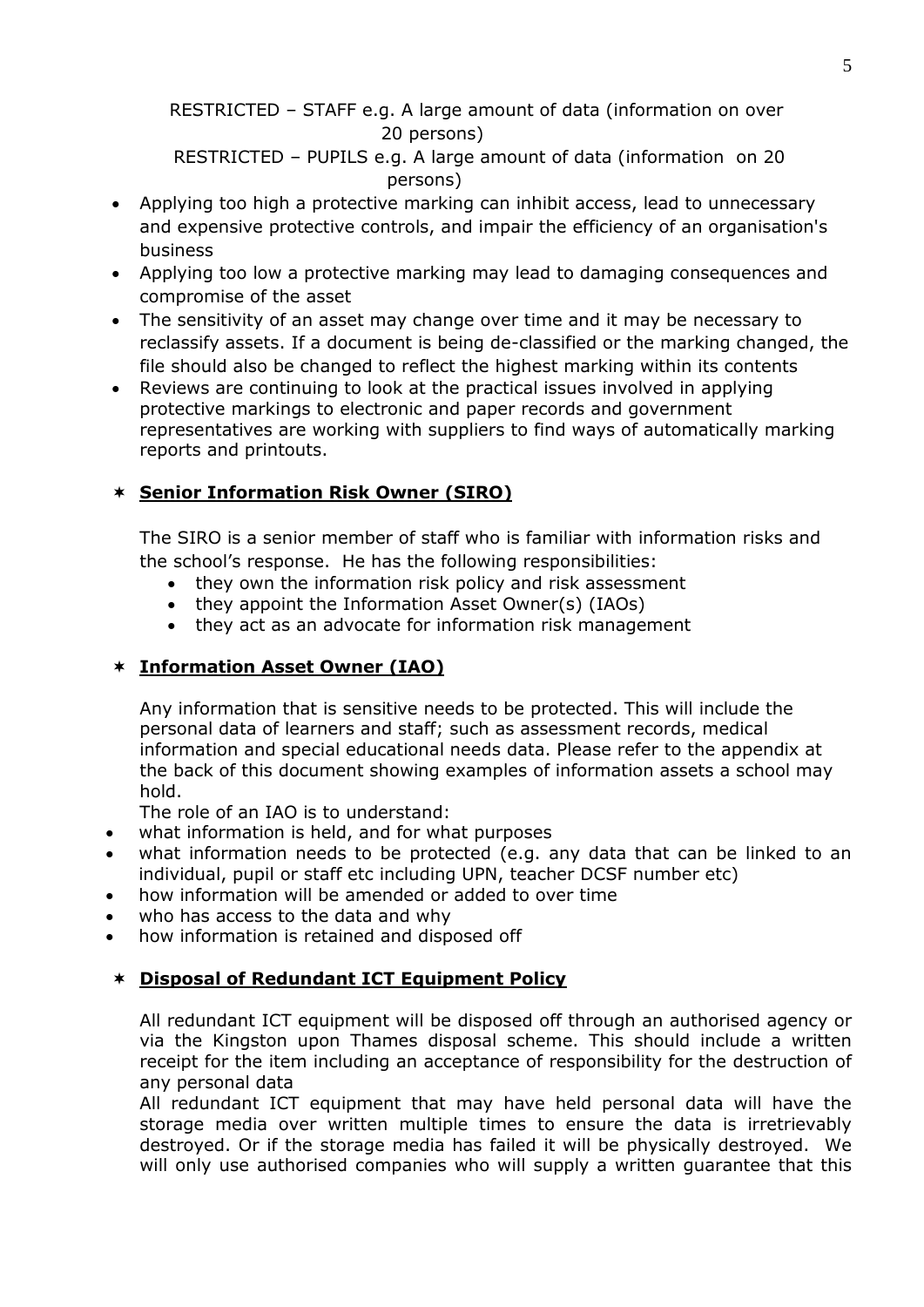will happen Disposal of any ICT equipment will conform to:

The Waste Electrical and Electronic Equipment Regulations 2006 The Waste Electrical and Electronic Equipment (Amendment) Regulations 2007

- The school will maintain a comprehensive inventory of all its ICT equipment including a record of disposal
- The school's disposal record will include:
	- o Date item disposed of
	- o Authorisation for disposal, including:
		- **•** verification of software licensing
		- any personal data likely to be held on the storage media? \*
	- $\circ$  How it was disposed of eq waste, gift, sale
	- o Name of person & / or organisation who received the disposed item

\* if personal data is likely to be held the storage media will be over written multiple times to ensure the data is irretrievably destroyed.

 Any redundant ICT equipment being considered for sale / gift will have been subject to a recent electrical safety check and hold a valid PAT certificate

Further information available at:

- **Waste Electrical and Electronic Equipment (WEEE) Regulations**
- **Environment Agency web site**

# **e-Mail**

- The use of e-mail within most schools is an essential means of communication for both staff and pupils. In the context of school, e-mail should not be considered private.
- Educationally, e-mail can offer significant benefits including; direct written contact between schools on different projects, be they staff based or pupil based, within school or international.
- We recognise that pupils need to understand how to style an e-mail in relation to their age and good network etiquette;'netiquette'. In order to achieve ICT level 4 or above, pupils must have experienced sending and receiving e-mails.

# **Managing e-Mail**

- The school gives all staff their own e-mail account to use for all school business as a work based tool This is to minimise the risk of receiving unsolicited or malicious e-mails and avoids the risk of personal profile information being revealed
- It is the responsibility of each account holder to keep the password secure. For the safety and security of users and recipients, all mail is filtered and logged; if necessary e-mail histories can be traced. The school email account should be the account that is used for all school business
- Under no circumstances should staff contact pupils, parents or conduct any school business using personal e-mail addresses
- The school requires a standard disclaimer to be attached to all e-mail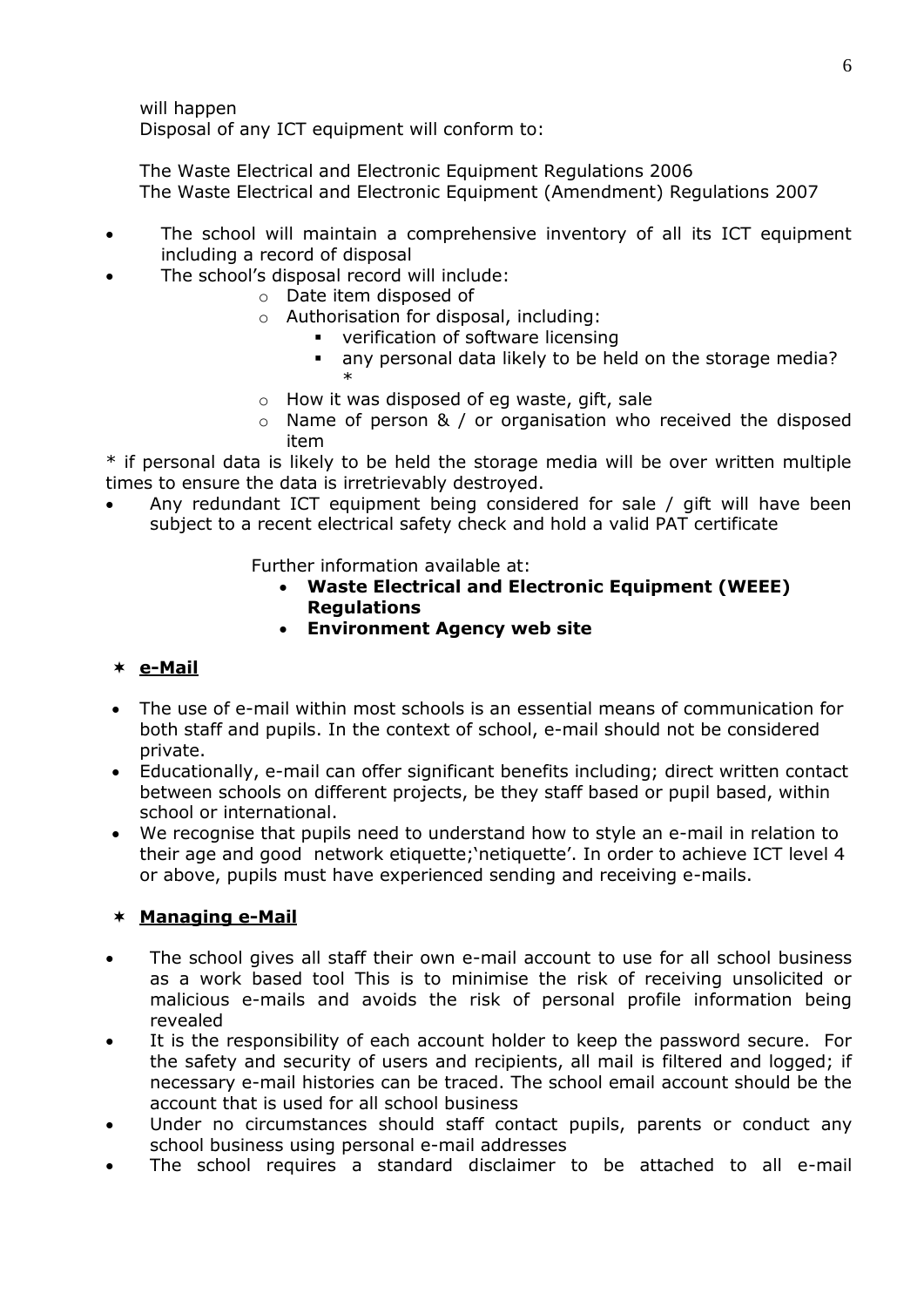correspondence, stating that, 'the views expressed are not necessarily those of the school or the LA'. The responsibility for adding this disclaimer lies with the account holder

- All e-mails should be written and checked carefully before sending, in the same way as a letter written on school headed paper
- Staff sending e-mails to external organisations, parents or pupils are advised to cc. the Headteacher, line manager or designated account
- Pupils may only use school approved accounts on the school system and only under direct teacher supervision for educational purposes
- E-mails created or received as part of your School job will be subject to disclosure in response to a request for information under the Freedom of Information Act 2000. You must therefore actively manage your e-mail account as follows:
	- Delete all e-mails of short-term value
	- Organise e-mail into folders and carry out frequent house-keeping on all folders and archives
- All pupil e-mail users are expected to adhere to the generally accepted rules of netiquette particularly in relation to the use of appropriate language and not revealing any personal details about themselves or others in e-mail communication, or arrange to meet anyone without specific permission, virus checking attachments
- Pupils must immediately tell a teacher/ trusted adult if they receive an offensive e-mail
- Staff must inform (the eSafety co-ordinator/ line manager) if they receive an offensive e-mail
- Pupils are introduced to e-mail as part of the ICT Scheme of Work
- However you access your school e-mail (whether directly, through webmail when away from the office or on non-school hardware) all the school e-mail policies apply
- The use of Hotmail, BTInternet, AOL or any other Internet based webmail service for sending, reading or receiving e-mail is not permitted and blocked.

# **Sending e-Mails**

- If sending e-mails containing personal, confidential, classified or financially sensitive data to external third parties or agencies, refer to the Section
- [e-mailing Personal, Sensitive, Confidential or Classified Information](#page-7-0)
- Use your own school e-mail account so that you are clearly identified as the originator of a message
- If you are required to send an e-mail from someone else's account, always sign on through the 'Delegation' facility within your e-mail software so that you are identified as the sender (if available within your software)
- Keep the number and relevance of e-mail recipients, particularly those being copied, to the minimum necessary and appropriate
- Do not send or forward attachments unnecessarily. Whenever possible, send the location path to the shared drive rather than sending attachments
- An outgoing e-mail greater than 2 megabytes (including any attachments) is likely to be stopped automatically. This size limit also applies to incoming e-mail
- School e-mail is not to Receiving e-Mails
- Check your e-mail regularly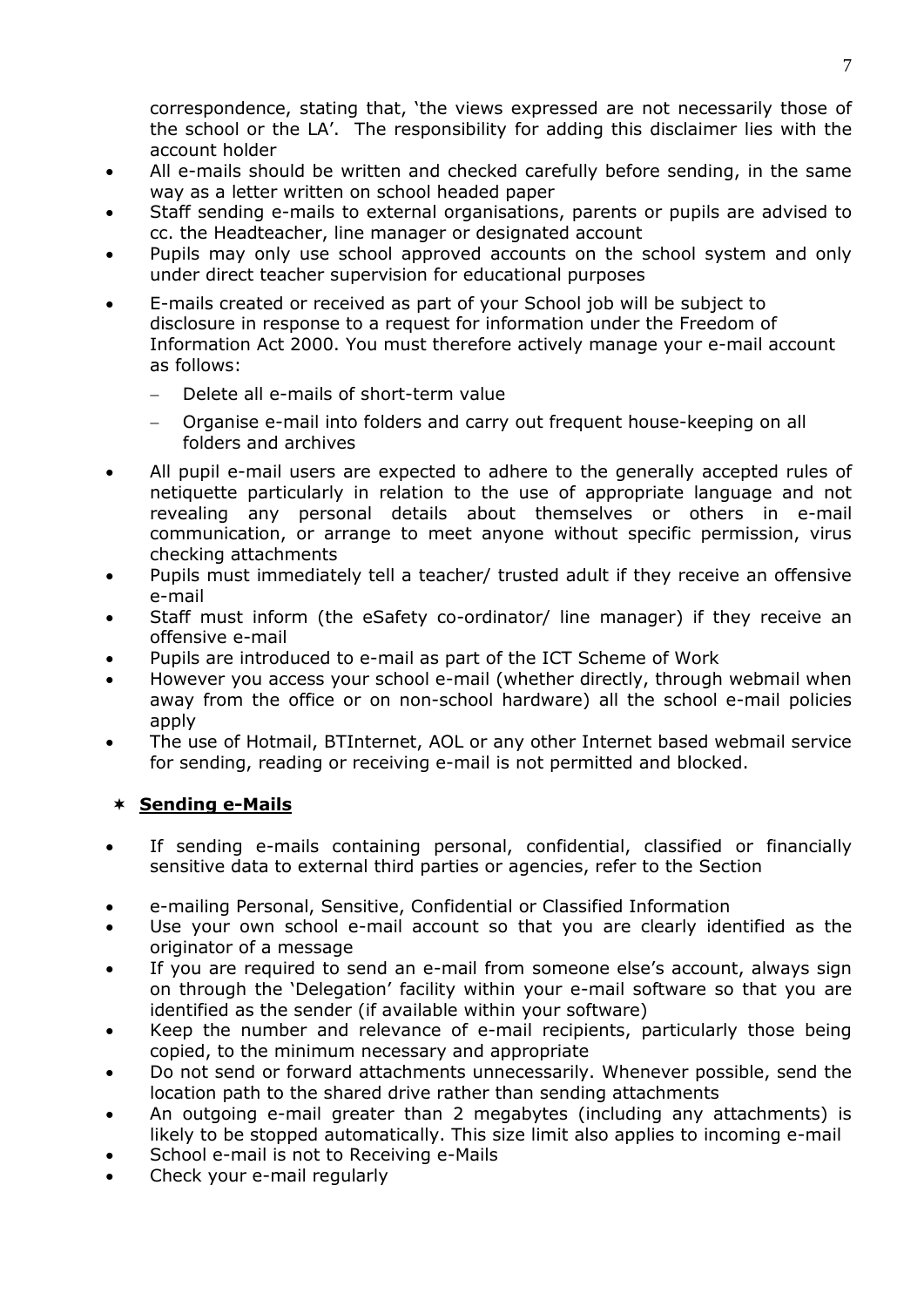- Activate your 'out-of-office' notification when away for extended periods
- Use the 'Delegation' facility within your e-mail software so that your e-mail can be handled by someone else while you are not at work (if available within your software)
- Never open attachments from an untrusted source; Consult your network manager first.
- Do not use the e-mail systems to store attachments. Detach and save business related work to the appropriate shared drive/folder
- <span id="page-7-0"></span>The automatic forwarding and deletion of e-mails is not allowed

# **e-mailing Personal, Sensitive, Confidential or Classified Information**

- Assess whether the information can be transmitted by other secure means before using e-mail - e-mailing confidential data is not recommended and should be avoided where possible
- The use of Hotmail, BTInternet, AOL or any other Internet based webmail service for sending e-mail containing sensitive information is not permitted
- Where your conclusion is that e-mail must be used to transmit such data:
	- Obtain express consent from your manager to provide the information by email
	- Exercise caution when sending the e-mail and always follow these checks before releasing the e-mail:
		- o Verify the details, including accurate e-mail address, of any intended recipient of the information
		- $\circ$  Verify (by phoning) the details of a requestor before responding to e-mail requests for information
		- o Do not copy or forward the e-mail to any more recipients than is absolutely necessary
	- Do not send the information to any body/person whose details you have been unable to separately verify (usually by phone)
	- Send the information as an encrypted document **attached** to an e-mail
	- Provide the encryption key or password by a **separate** contact with the recipient(s)
	- Do not identify such information in the subject line of any e-mail
		- Request confirmation of safe receipt

In exceptional circumstances, the Local Council makes provision for secure data transfers to specific external agencies.

# **Future Developments**

- There is currently a review taking place on the way e-mails are sent whereby all such communications are sent using GCSx.
- GCSx stands for the Government Connect Secure eXtranet. It provides a more secure communications system (i.e. more secure than the internet).
- When sending an e-mail containing personal or sensitive data you need to put a security classification in the first line of the e-mail. For e-mails to do with information about a pupil, for example, you need to put in **PROTECT – PERSONAL** on the first line of the e-mail.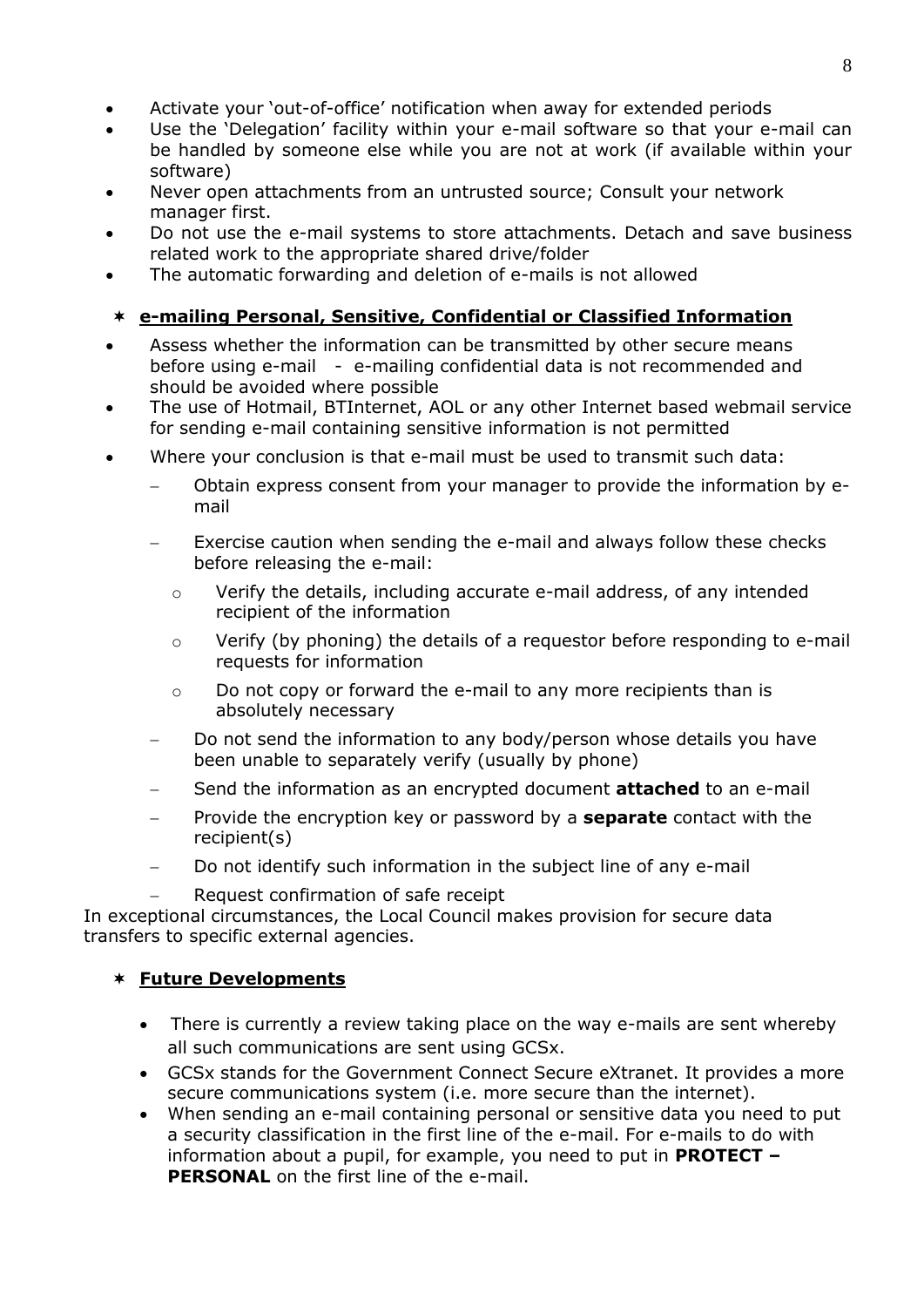This also needs to go on the top of any documents that you send (i.e. Word documents, Reports, Forms, including paper documents you send in hardcopy, etc). The name of the individual is not to be included in the subject line and the document containing the information encrypted. This provides additional security

# **Equal Opportunities - Pupils with Additional Needs**

- The school endeavours to create a consistent message with parents for all pupils and this in turn should aid establishment and future development of the schools' eSafety rules.
- However, staff are aware that some pupils may require additional teaching including reminders, prompts and further explanation to reinforce their existing knowledge and understanding of eSafety issues.
- Where a pupil has poor social understanding, careful consideration is given to group interactions when raising awareness of eSafety. Internet activities are planned and well managed for these children and young people.

# **eSafety - Roles and Responsibilities**

- As eSafety is an important aspect of strategic leadership within the school, the Head and Governors have ultimate responsibility to ensure that the policy and practices are embedded and monitored.
- The eSafety co-ordinator has been designated this role as a member of the senior leadership team.
- All members of the school community have been made aware of who holds this post.
- It is the role of the eSafety co-ordinator to keep abreast of current issues and guidance through organisations such as LA, CEOP (Child Exploitation and Online Protection) and Childnet.
- Senior Management and Governors are updated by the Head/ eSafety coordinator and all Governors have an understanding of the issues and strategies at our school in relation to local and national guidelines and advice.
- This policy, supported by the school's acceptable use agreements for staff, governors, visitors and pupils, is to protect the interests and safety of the whole school community. It is linked to the following mandatory school policies: child protection, health and safety, home–school agreements, and behaviour/pupil discipline (including the anti-bullying) policy and PSHE

# **eSafety in the Curriculum**

ICT and online resources are increasingly used across the curriculum. We believe it is essential for eSafety guidance to be given to the pupils on a regular and meaningful basis. eSafety is embedded within our curriculum and we continually look for new opportunities to promote eSafety.

- The school has a framework for teaching internet skills in ICT/ PSHE lessons.
- The school provides opportunities within a range of curriculum areas to teach about eSafety
- Educating pupils on the dangers of technologies that maybe encountered outside school is done informally when opportunities arise and as part of the eSafety curriculum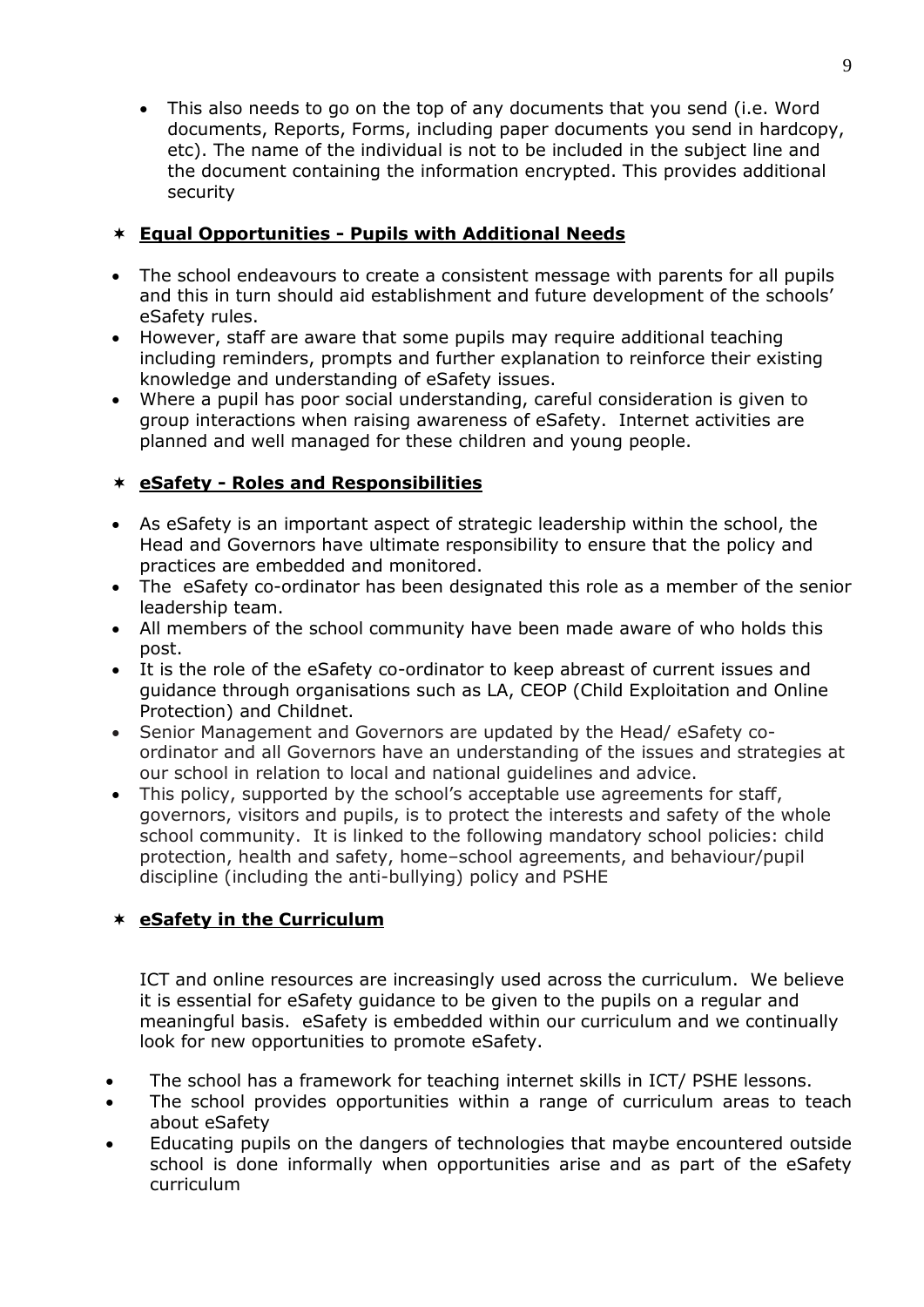- Pupils are aware of the relevant legislation when using the internet such as data protection and intellectual property which may limit what they want to do but also serves to protect them
- Pupils are taught about copyright and respecting other people's information, images, etc through discussion, modeling and activities
- Pupils are aware of the impact of Cyberbullying and know how to seek help if they are affected by any form of online bullying. Pupils are also aware of where to seek advice or help if they experience problems when using the internet and related technologies; i.e. parent/ carer, teacher/ trusted staff member, or an organisation such as Childline or CEOP report abuse button
- Pupils are taught to critically evaluate materials and learn good searching skills through cross curricular teacher models, discussions and via the ICT curriculum.

### **eSafety Skills Development for Staff**

- Our staff receive regular information and training on eSafety issues in the form of training supplied by Kingston.
- New staff receive information on the school's acceptable use policy as part of their induction
- All staff have been made aware of individual responsibilities relating to the safeguarding of children within the context of eSafety and know what to do in the event of misuse of technology by any member of the school community (see enclosed flowchart)
- All staff are encouraged to incorporate eSafety activities and awareness within their curriculum areas

## **Managing the School eSafety Messages**

- We endeavour to embed eSafety messages across the curriculum whenever the internet and/or related technologies are used
- The eSafety policy will be introduced to the pupils at the start of each school year
- eSafety posters will be prominently displayed

# **Incident Reporting**

Any security breaches or attempts, loss of equipment and any unauthorised use or suspected misuse of ICT must be immediately reported to the school's SIRO or eSafety Co-ordinator. Additionally, all security breaches, lost/stolen equipment or data (including remote access SecureID tokens and PINs), virus notifications, unsolicited emails, misuse or unauthorised use of ICT and all other policy noncompliance must be reported to your Senior Information Risk Owner.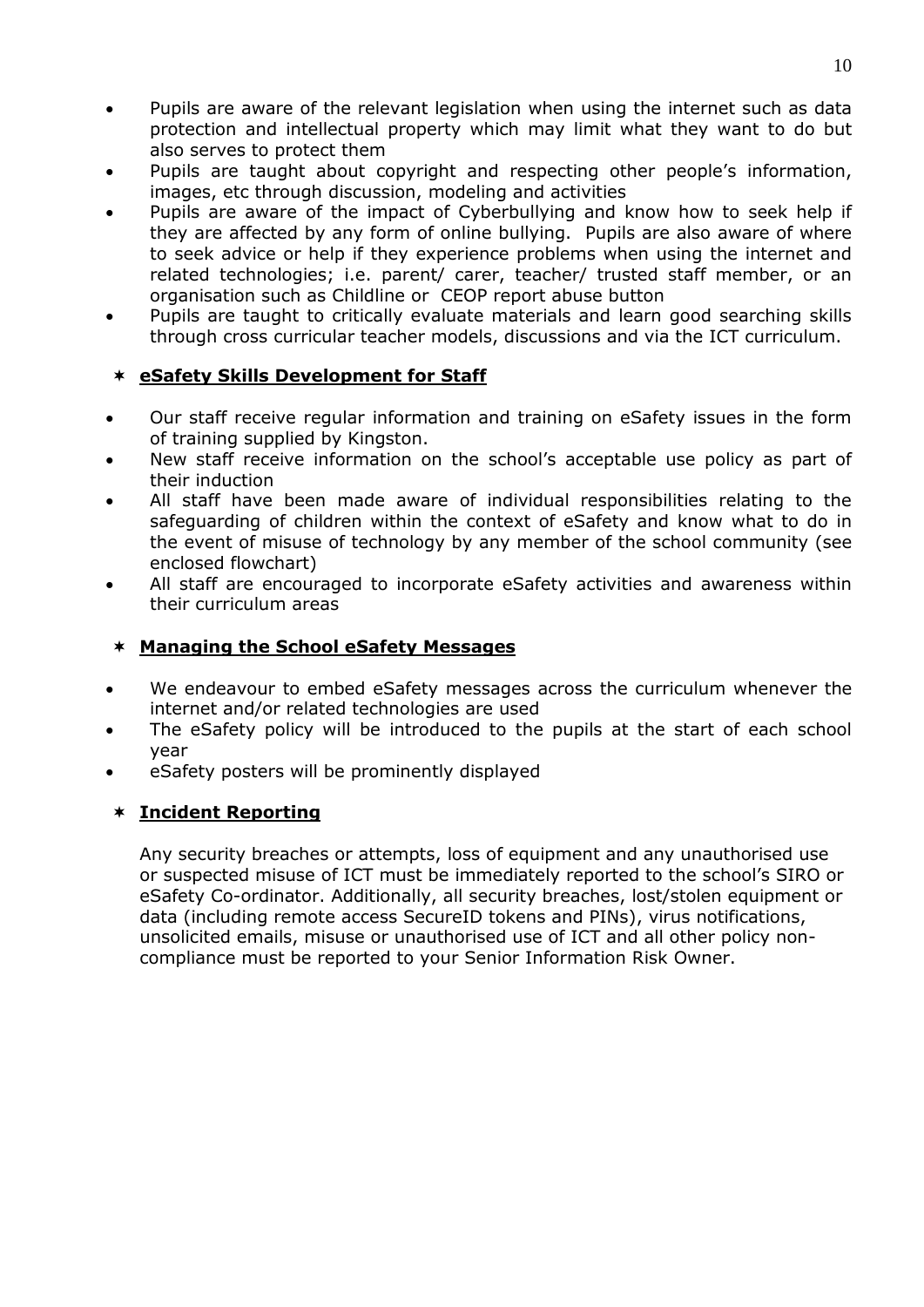### **eSafety Incident Log**

Some incidents may need to be recorded in other places, such as Solero, if they relate to a bullying or racist incident

# 'School name' eSafety Incident Log

Details of ALL eSafety incidents to be recorded by the eSafety Coordinator. This incident log will be monitored termly by the Headteacher, Member of SLT or Chair of Governors. Any incidents involving Cyberbullying should be recorded on the 'Integrated Bullying and racist Incident Record Form 2'

| Date &<br>time | Name of pupil or staff<br>member | Male or<br>Female | Room and<br>computer/ device<br>number | Details of incident<br>(including evidence) | Actions and reasons |
|----------------|----------------------------------|-------------------|----------------------------------------|---------------------------------------------|---------------------|
|                |                                  |                   |                                        |                                             |                     |
|                |                                  |                   |                                        |                                             |                     |
|                |                                  |                   |                                        |                                             |                     |
|                |                                  |                   |                                        |                                             |                     |
|                |                                  |                   |                                        |                                             |                     |
|                |                                  |                   |                                        |                                             |                     |
|                |                                  |                   |                                        |                                             |                     |

## **Misuse and Infringements - Complaints**

Complaints and/ or issues relating to eSafety should be made to the eSafety coordinator or Headteacher.

# **Inappropriate Material**

- All users are aware of the procedures for reporting accidental access to inappropriate materials. The breach must be immediately reported to the eSafety co-ordinator
- Deliberate access to inappropriate materials by any user will lead to the incident being logged by the eSafety co-ordinator, depending on the seriousness of the offence; investigation by the Headteacher/ LA, immediate suspension, possibly leading to dismissal and involvement of police for very serious offences (see flowchart)
- Users are made aware of sanctions relating to the misuse or misconduct by *accepting the Securus AUP each time they log on.*

### **Internet Access**

The internet is an open communication medium, available to all, at all times. Anyone can view information, send messages, discuss ideas and publish material which makes it both an invaluable resource for education, business and social interaction, as well as a potential risk to young and vulnerable people.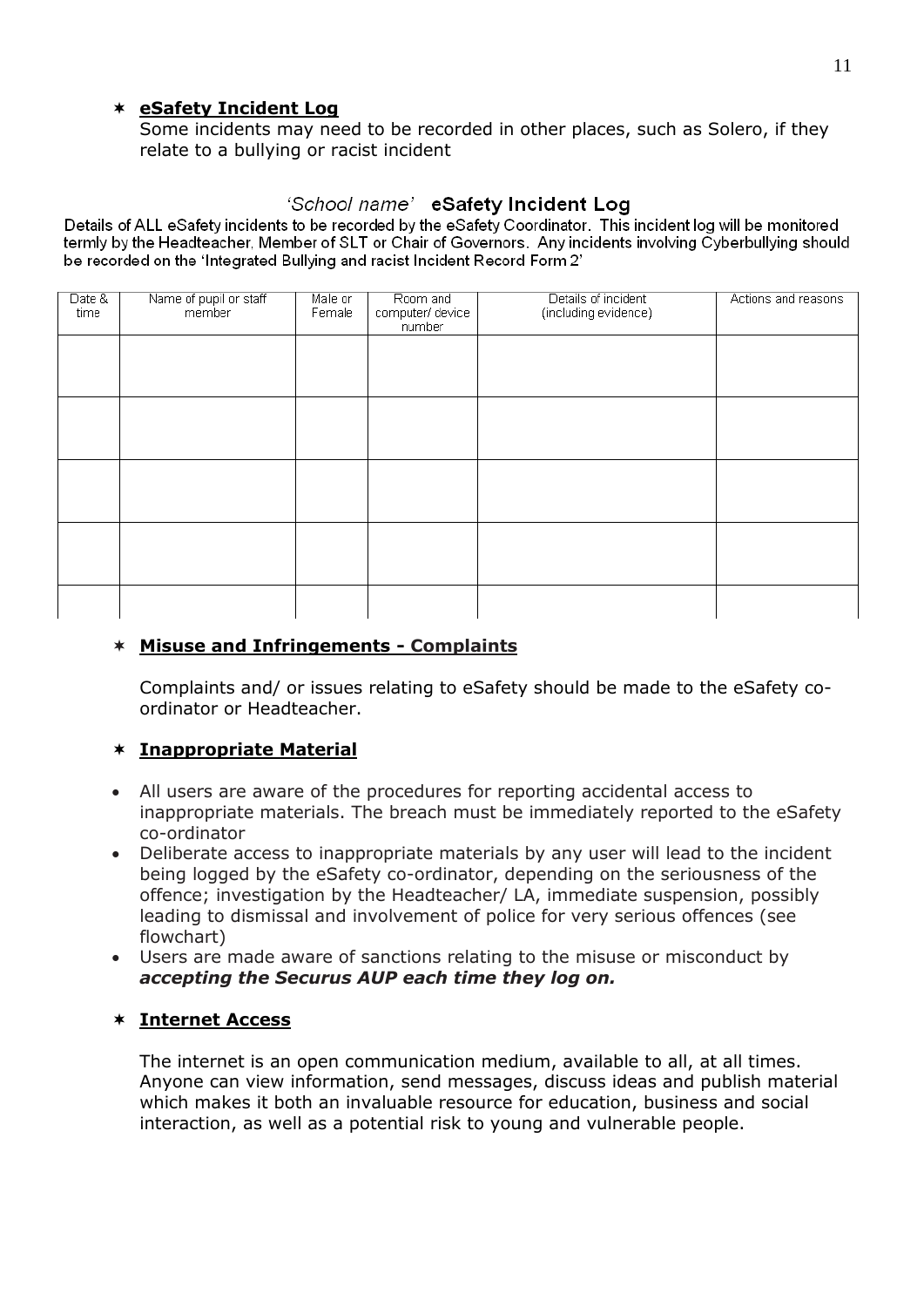# **Managing the Internet**

- The school maintains students who will have supervised access to Internet resources (where reasonable) through the school's fixed and mobile internet technology
- Staff will preview any recommended sites before use
- Raw image searches are discouraged when working with pupils
- If Internet research is set for homework, specific sites will be suggested that have previously been checked by the teacher. It is advised that parents recheck these sites and supervise this work. Parents will be advised to supervise any further research
- All users must observe software copyright at all times. It is illegal to copy or distribute school software or illegal software from other sources
- All users must observe copyright of materials from electronic resources

# **Internet Use**

- You must not post personal, sensitive, confidential or classified information or disseminate such information in any way that may compromise its intended restricted audience
- Don't reveal names of colleagues, customers or clients or any other confidential information acquired through your job on any social networking site or blog
- On-line gambling or gaming is not allowed

It is at the Headteacher's discretion on what internet activities are permissible for staff and pupils and how this is disseminated.

# **Infrastucture**

- School internet access is controlled through the LA's web filtering service.
- Southborough High Schoolemploys some additional web filtering which is the responsibility of *the Information Systems Manager/Senior IT Technician.*
- Southborough High School is aware of its responsibility when monitoring staff communication under current legislation and takes into account; Data Protection Act 1998, The Telecommunications (Lawful Business Practice) (Interception of Communications) Regulations 2000, Regulation of Investigatory Powers Act 2000, Human Rights Act 1998
- Staff and pupils are aware that school based email and internet activity can be monitored and explored further if required
- The school does not allow pupils access to internet logs
- The school uses management control tools for controlling and monitoring workstations
- If staff or pupils discover an unsuitable site, the screen must be switched off/ closed and the incident reported immediately to the e-safety coordinator or teacher as appropriate
- It is the responsibility of the school, by delegation to the network manager, to ensure that Anti-virus protection is installed and kept up-to-date on all school machines
- Pupils and Staff using personal removable media are responsible for measures to protect against viruses, for example making sure that additional systems used have up-to-date virus protection software. It is not the school's responsibility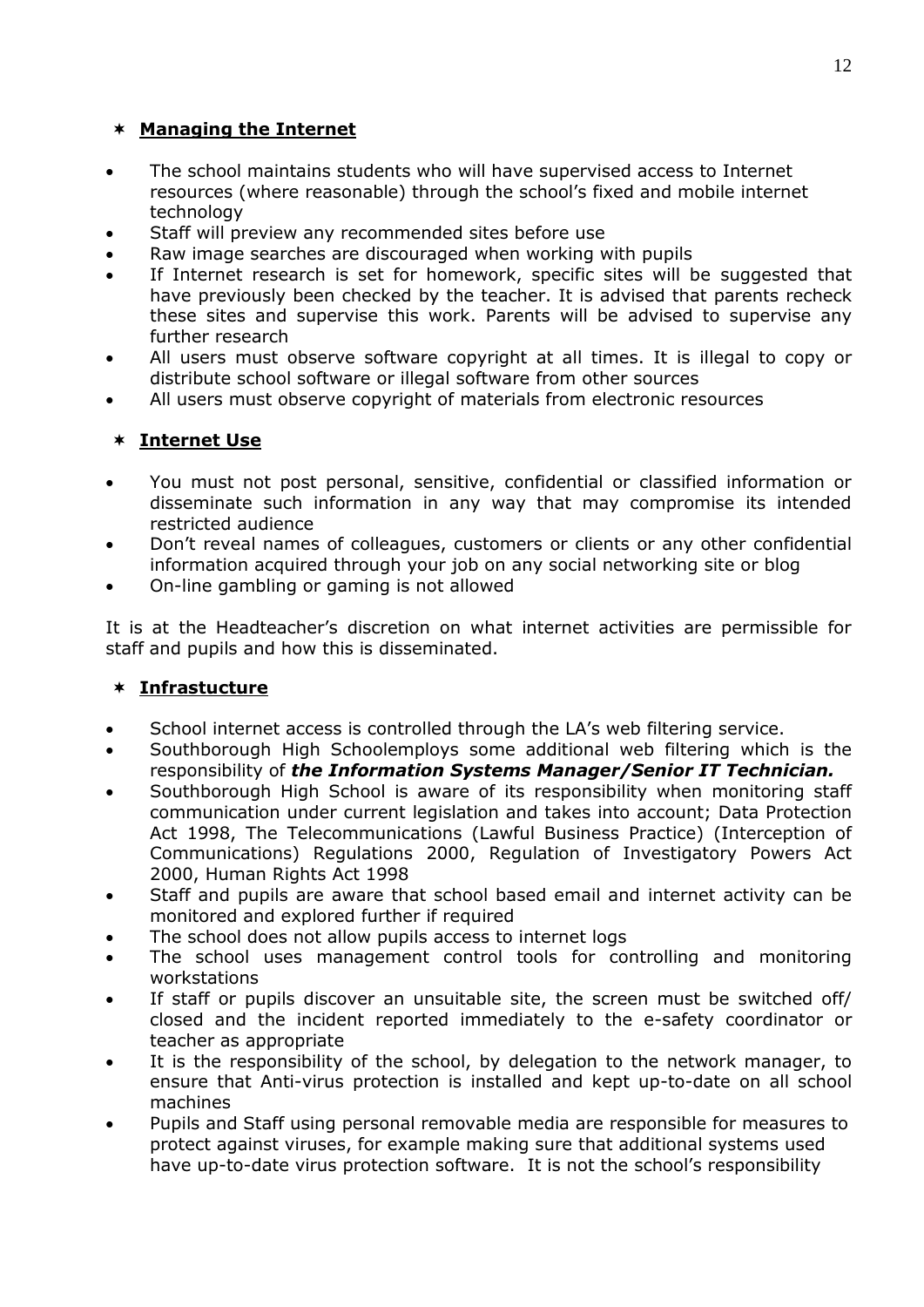nor the network manager's to install or maintain virus protection on personal systems. If pupils wish to bring in work on removable media it must be given to the *technician/teacher* for a safety check first

- Pupils and staff are not permitted to download programs or files on school based technologies without seeking prior permission from *the technician/ICT subject leader.*
- If there are any issues related to viruses or anti-virus software, the network manager should be informed in writing.

# **Managing Other Web 2 Technologies**

- Web 2, including social networking sites, if used responsibly both outside and within an educational context can provide easy to use, creative, collaborative and free facilities.
- However it is important to recognise that there are issues regarding the appropriateness of some content, contact, culture and commercialism.
- To this end, we encourage our pupils to think carefully about the way that information can be added and removed by all users, including themselves, from these sites.
- At present, the school endeavors to deny access to social networking sites to pupils within school
- All pupils are advised to be cautious about the information given by others on sites, for example users not being who they say they are
- Pupils are taught to avoid placing images of themselves (or details within images that could give background details) on such sites and to consider the appropriateness of any images they post due to the difficulty of removing an image once online
- Pupils are always reminded to avoid giving out personal details on such sites which may identify them or where they are (full name, address, mobile/ home phone numbers, school details, IM/ email address, specific hobbies/ interests)
- Our pupils are advised to set and maintain profiles on such sites to maximum privacy and deny access to unknown individuals
- Pupils are encouraged to be wary about publishing specific and detailed private thoughts online
- Our pupils are asked to report any incidents of bullying to the school
	- Staff may only create blogs, wikis or other web 2 spaces in order to communicate

with pupils using the LA Learning Platform or other systems approved by the Headteacher

# **Parental Involvement**

- We believe that it is essential for parents/ carers to be fully involved with promoting eSafety both in and outside of school and also to be aware of their responsibilities.
- We regularly consult and discuss eSafety with parents/ carers and seek to promote a wide understanding of the benefits related to ICT and associated risks.
- Parents/ carers are asked to read through and sign acceptable use agreements on behalf of their child on admission to school
- Parents/ carers are required to make a decision as to whether they consent to images of their child being taken/ used in the public domain (e.g., on school website)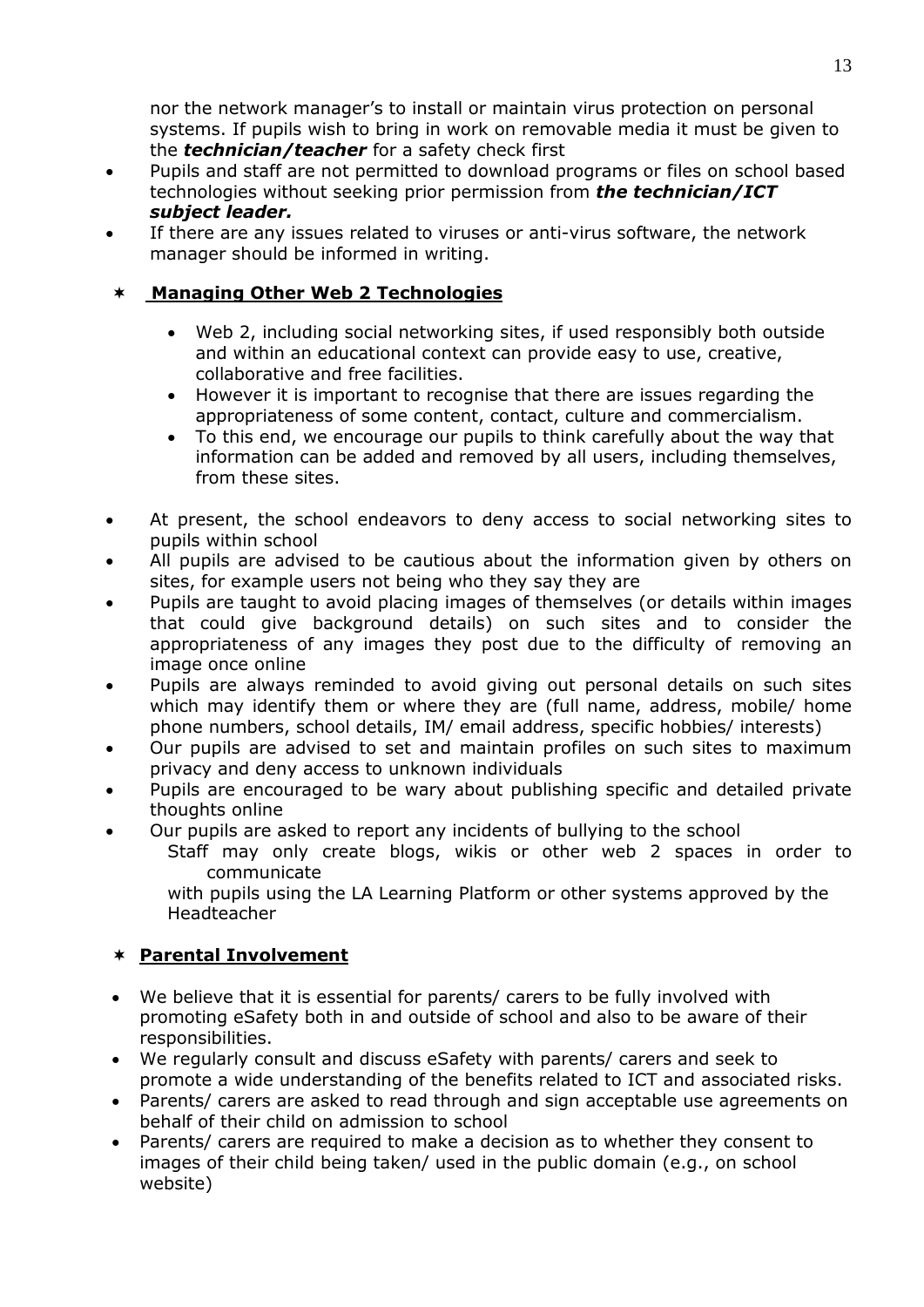- Parents/ carers are expected to sign a Home School agreement containing the following statement or similar
	- **We will support the school approach to on-line safety and not deliberately upload or add any images, sounds or text that could upset or offend any member of the school community**
- The school disseminates information to parents relating to eSafety where appropriate in the form of;
	- o Information and celebration evenings
	- o Posters
	- o Website/ Learning Platform postings
	- o Newsletter items
	- o Learning platform training

### **Passwords**

- Pupils use theirr own personal passwords to access computer based services
- Pupils do not include passwords in any automated logon procedures
- Staff are instructed to change temporary passwords at first logon
- All users care instructed to change passwords whenever there is any indication of possible system or password compromise
- All users care told not to record passwords or encryption keys on paper or in an unprotected file
- Users are advised to disclose personal password only to authorised ICT support staff when necessary, and never to anyone else. Ensure that all personal passwords that have been disclosed are changed once the requirement is finished
- Passwords must contain a minimum of six characters and be difficult to guess
- User ID and passwords for staff and pupils who have left the School are removed from the system automatically once removed from SIMS.

# **Password Security**

- Password security is essential for staff, particularly as they are able to access and use pupil data. Staff are expected to have secure passwords which are not shared with anyone. The pupils are expected to keep their passwords secret and not to share with others, particularly their friends. Staff and pupils are regularly reminded of the need for password security.
- All users read and sign an Acceptable Use Agreement to demonstrate that they have understood the school's e-safety Policy and Data Security
- Users are provided with an individual network, email, Learning Platform and Management Information System (where appropriate) log-in username. From admission they are also expected to use a personal password and keep it private
- Pupils are not allowed to deliberately access on-line materials or files on the school network, of their peers, teachers or others
- Staff are aware of their individual responsibilities to protect the security and confidentiality of school networks, MIS systems and/or Learning Platform, including ensuring that passwords are not shared and are changed periodically. Individual staff users must also make sure that workstations are not left unattended and are locked. The automatic log-off time for the school network is *2 hours.*
- Due consideration should be given when logging into the Learning Platform to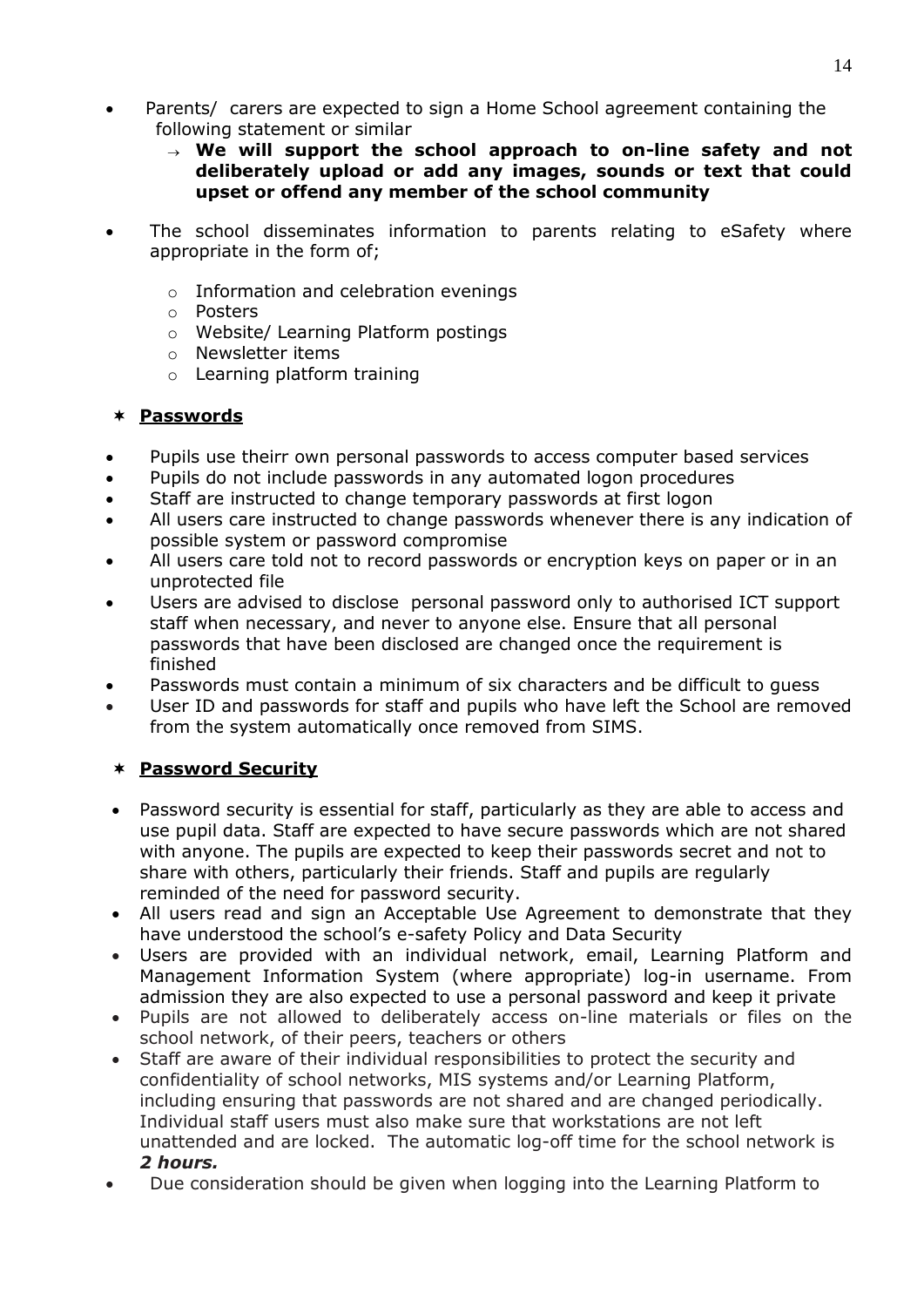the browser/cache options (shared or private computer)

 In the school, all ICT password policies are the responsibility of **Information Systems Manager/Senior Network Manager** and all staff and pupils are expected to comply with the policies at all times

# **Protecting Personal, Sensitive, Confidential and Classified Information**

All users are advised to:

- Ensure that any School information accessed from your own PC or removable media equipment is kept secure
- Ensure you lock your screen before moving away from your computer during your normal working day to prevent unauthorised access
- Ensure the accuracy of any personal, sensitive, confidential and classified information you disclose or share with others
- Ensure that personal, sensitive, confidential or classified information is not disclosed to any unauthorised person
- Ensure the security of any personal, sensitive, confidential and classified information contained in documents you fax, copy, scan or print. This is particularly important when shared mopiers (multi-function print, fax, scan and copiers) are used and when access is from a non-school environment
- Only download personal data from systems if expressly authorised to do so by a manager
- That one must not post on the internet personal, sensitive, confidential, or classified information, or disseminate such information in any way that may compromise its intended restricted audience
- Keep any screen display out of direct view of any third parties when accessing personal, sensitive, confidential or classified information
- Ensure hard copies of data are securely stored and disposed of after use in accordance with the document labeling

# <span id="page-14-0"></span>**Removable Media**

Users are advised to:

- Ensure removable media is purchased with encryption
- Store all removable media securely
- Securely dispose of removable media that may hold personal data
- Encrypt all files containing personal, sensitive, confidential or classified data
- Ensure hard drives from machines no longer in service are removed and stored securely or wiped clean

# **Remote Access**

Users are advised to:

- Be responsible for all activity via your remote access facility
- Only use equipment with an appropriate level of security for remote access
- Prevent unauthorised access to School systems, keep all dial-up access information such as telephone numbers, logon IDs and PINs confidential and do not disclose them to anyone
- Select PINs to ensure that they are not easily guessed, e.g. do not use your house or telephone number or choose consecutive or repeated numbers
- Avoid writing down or otherwise recording any network access information. Any such information that is written down must be kept in a secure place and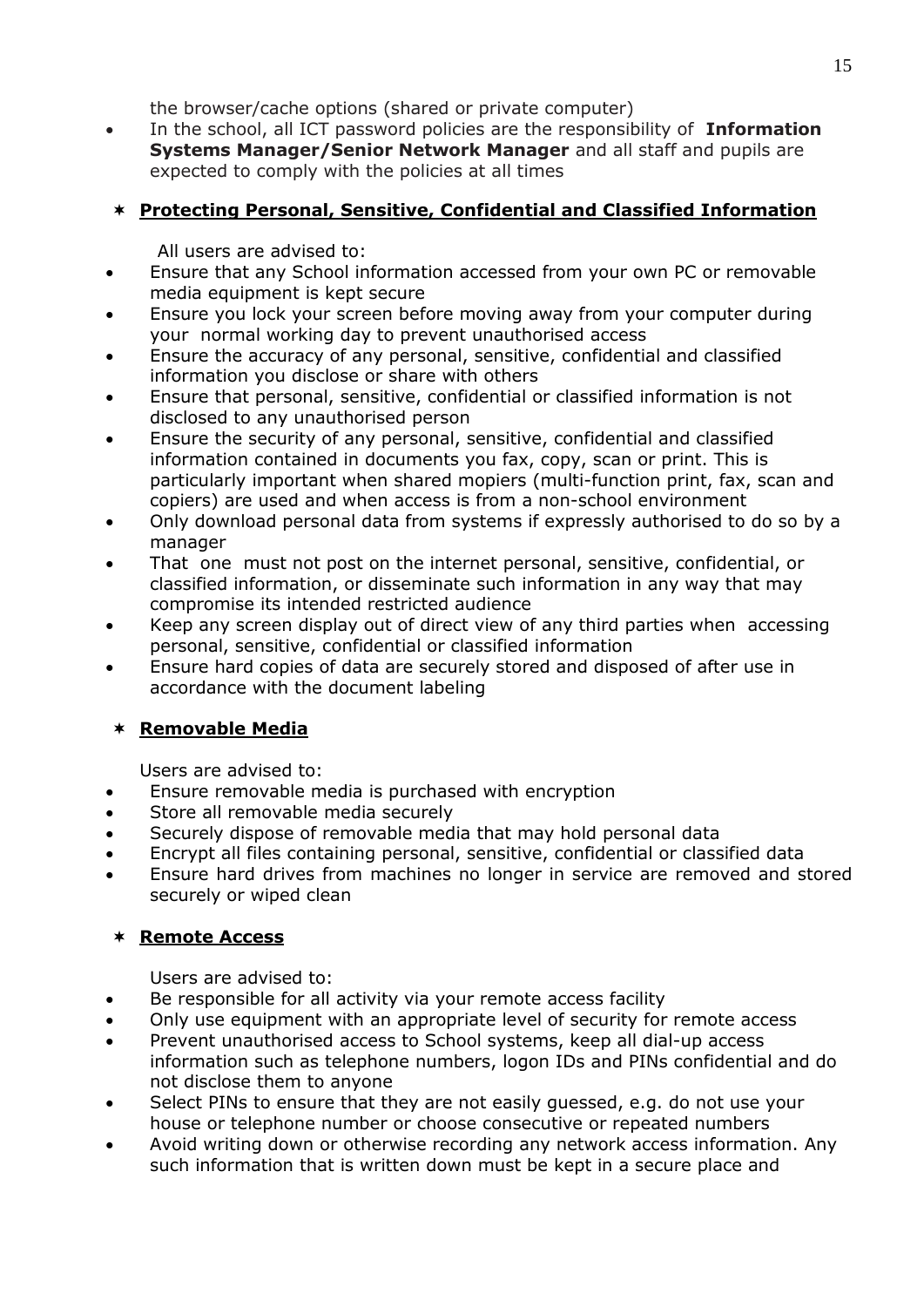disguised so that no other person will be able to identify what it is

 Protect School information and data at all times, including any printed material produced while using the remote access facility. Take particular care when access is from a non-School environment

# **Taking of Images and Film**

Digital images are easy to capture, reproduce and publish and, therefore, misuse. We must remember that it is not always appropriate to take or store images of any member of the school community or public, without first seeking consent and considering the appropriateness.

- With the written consent of parents (on behalf of pupils) and staff, the school permits the appropriate taking of images by staff and pupils with school equipment
- Staff are not permitted to use personal digital equipment, such as mobile phones and cameras, to record images of pupils, this includes when on field trips. However with the express permission of the Headteacher, images can be taken provided they are transferred immediately and solely to the school's network and deleted from the staff device
- Pupils are not permitted to use personal digital equipment, including mobile phones and cameras, to record images of the others, this includes when on field trips. However with the express permission of the Headteacher, images can be taken provided they are transferred immediately and solely to the school's network and deleted from the pupil's device

# **Consent of Adults Who Work at the School**

 Permission to use images of all staff who work at the school is sought on induction and a copy is located in the personnel file

### **Publishing Pupil's Images and Work**

On a child's entry to the school, all parents/carers will be asked to give permission to use their child's work/photos in the following ways:

- on the school web site
- on the school's Learning Platform
- in the school prospectus and other printed publications that the school may produce for promotional purposes
- recorded/ transmitted on a video or webcam
- in display material that may be used in the school's communal areas
- in display material that may be used in external areas, ie exhibition promoting the school
- general media appearances, eg local/ national media/ press releases sent to the press highlighting an activity (sent using traditional methods or electronically)
	- $\triangleright$  This consent form is considered valid for the entire period that the child attends this school unless there is a change in the child's circumstances where consent could be an issue, eg divorce of parents, custody issues, etc.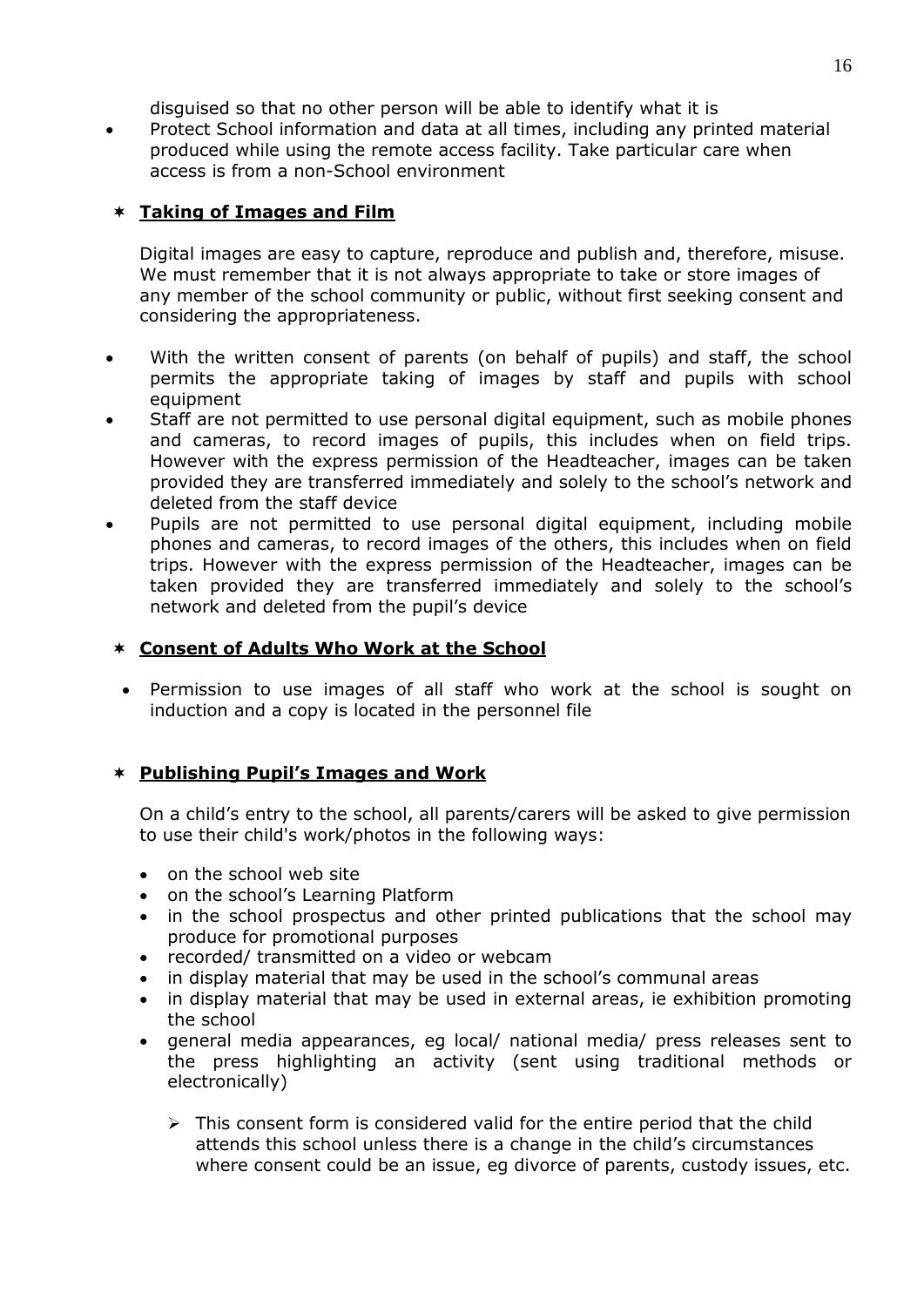- $\triangleright$  Parents/ carers may withdraw permission, in writing, at any time.
- $\triangleright$  Consent has to be given by both parents in order for it to be deemed valid.
- $\triangleright$  Pupils' names will not be published alongside their image and vice versa.
- $\triangleright$  E-mail and postal addresses of pupils will not be published.
- $\triangleright$  Pupils' full names will not be published.
- $\triangleright$  Before posting student work on the Internet, a check needs to be made to ensure that permission has been given for work to be displayed.
- $\triangleright$  Only the Web Manager has authority to upload to the site.

#### **Storage of Images**

- Images/ films of children are stored on the school's system.
- Pupils and staff are not permitted to use personal portable media for storage of images (e.g., USB sticks) without the express permission of the Headteacher
- Rights of access to this material are restricted to the teaching staff and pupils within the confines of the school network/ Learning Platform
- *Information Systems Manager/Network Manager* has the responsibility of deleting the images when they are no longer required, or the pupil has left the school

### **Webcams and CCTV**

- The school uses CCTV for security and safety.
- We do not use publicly accessible webcams in school
- Webcams in school are only ever used for specific learning purposes
- Misuse of the webcam by any member of the school community will result in sanctions (as listed under the ' inappropriate materials' section of this document)

# **Video Conferencing**

- Permission is sought from parents and carers if their children are involved in video conferences
- Permission is sought from parents and carers if their children are involved in video conferences with end-points outside of the school
- All pupils are supervised by a member of staff when video conferencing
- All pupils are supervised by a member of staff when video conferencing with end-points beyond the school
- The school keeps a record of video conferences, including date, time and participants.
- Approval from the Headteacher is sought prior to all video conferences within school
- The school conferencing equipment is not set to auto-answer and is only switched on for scheduled and approved conferences
- No part of any video conference is recorded in any medium without the written consent of those taking part

Additional points to consider:

Participants in conferences offered by  $3<sup>rd</sup>$  party organisations may not be CRB checked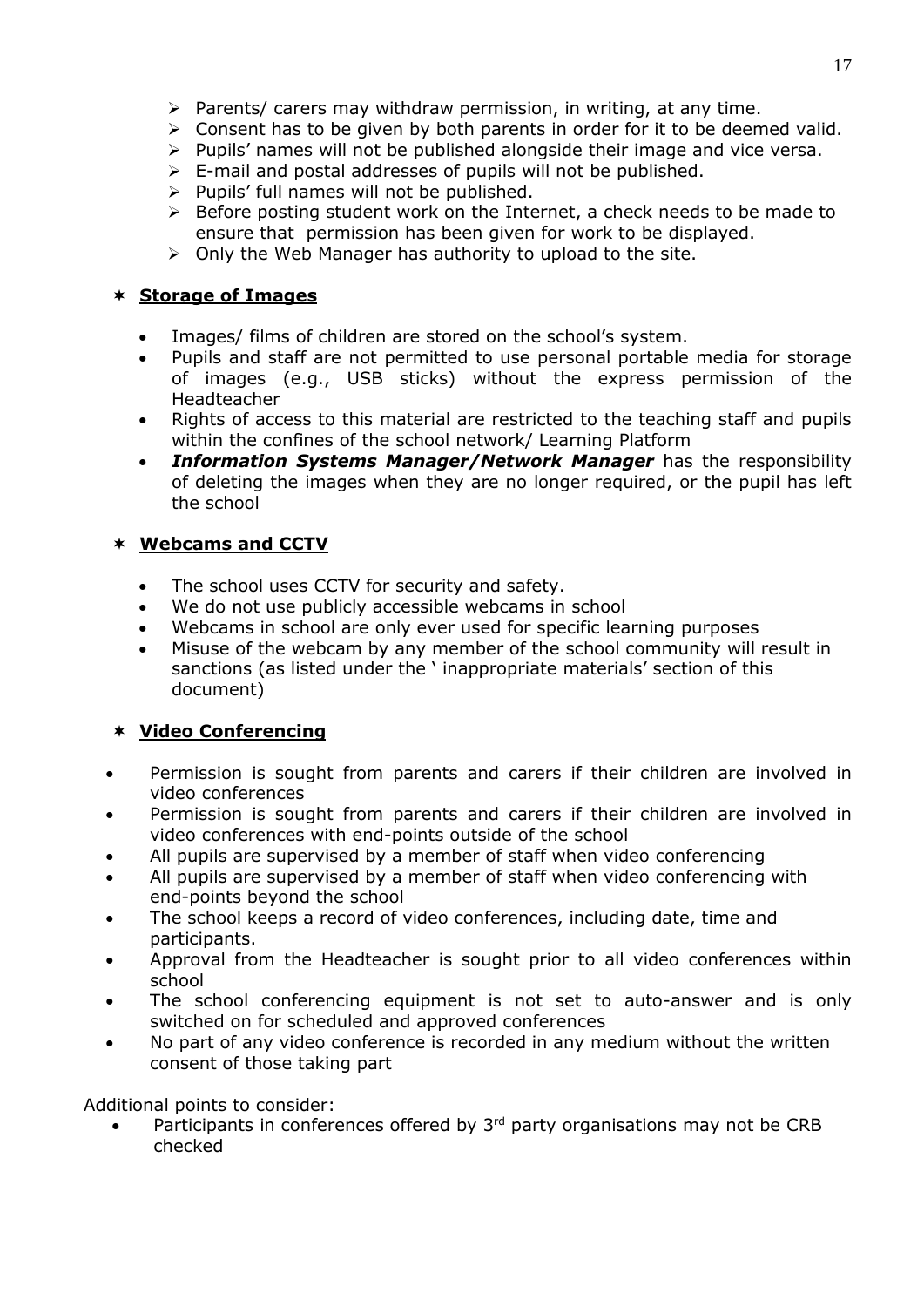Conference supervisors need to be familiar with how to use the video conferencing equipment, particularly how to end a call if at any point any person taking part becomes unhappy with the content of the conference

# **School ICT Equipment**

- Users of ICT are responsible for any activity undertaken on the school's ICT equipment provided to you
- We log ICT equipment issued to staff and record serial numbers as part of the school's inventory
- Visitors are not to plug their ICT hardware into the school network points (unless special provision has been made). They should be directed to wireless ICT Facilities if available
- Users are asked to ensure that all ICT equipment is kept physically secure
- Users must not attempt unauthorised access or make unauthorised modifications to computer equipment, programs, files or data. This is an offence under the Computer Misuse Act 1990
- Users are asked to ensure that data is saved on a frequent basis to the school's network drive. They are responsible for the backup and restoration of any data that is not held on the school's network drive
- Personal or sensitive data should not be stored on the local drives of desktop PCs. If it is necessary to do so the local drive must be encrypted
- A time locking screensaver is applied to all machines. Any PCs etc accessing personal data have a locking screensaver as must any user profiles
- Privately owned ICT equipment should not be used on a school network
- On termination of employment, resignation or transfer, return all ICT equipment to your Manager. You must also provide details of all your system logons so that they can be disabled
- It is the user's responsibility to ensure that any information accessed from a PC or removable media equipment is kept secure, and that no personal, sensitive, confidential or classified information is disclosed to any unauthorised person
- All ICT equipment allocated to staff must be authorised by the appropriate Line Manager. Authorising Managers are responsible for:
	- maintaining control of the allocation and transfer within their Unit
	- o recovering and returning equipment when no longer needed
- All redundant ICT equipment is disposed of in accordance with Waste Electrical and Electronic Equipment (WEEE) directive and Data Protection Act (DPA)

# **Portable & Mobile ICT Equipment**

This section covers such items as laptops, PDAs and removable data storage devices. Please refer to the relevant sections of this document when considering storing or personal or sensitive data

- All activities carried out on School systems and hardware will be monitored in accordance with the general policy
- Staff must ensure that all school data is stored on school's network, and not kept solely on the laptop. Any equipment where personal data is likely to be stored must be encrypted
- Equipment must be kept physically secure in accordance with this policy to be covered for insurance purposes. When travelling by car, best practice is to place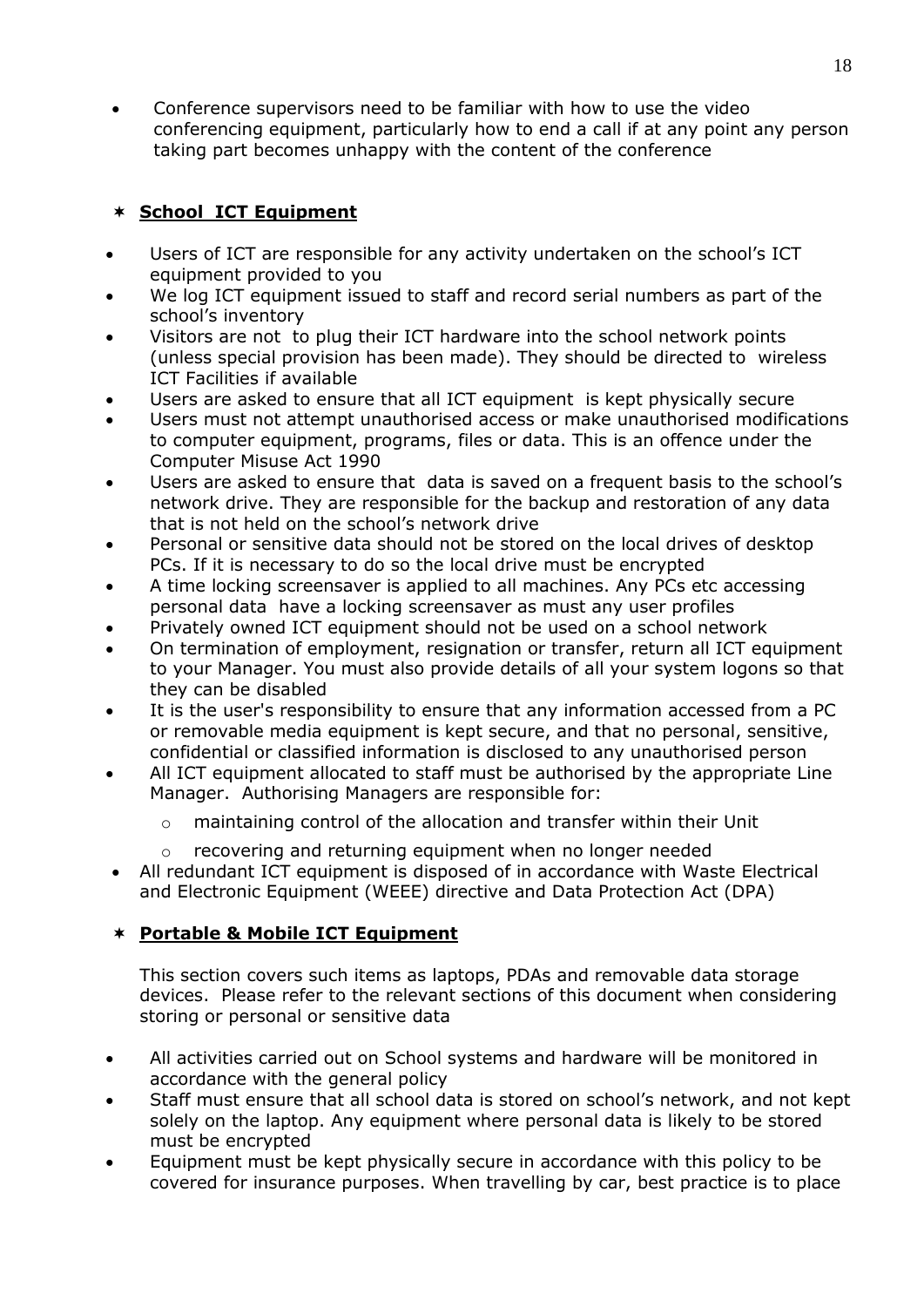the laptop in the boot of the car before starting a journey

- Synchronise all locally stored data, including diary entries, with the central school network server on a frequent basis
- Ensure portable and mobile ICT equipment is made available as necessary for anti-virus updates and software installations, patches or upgrades
- The installation of any applications or software packages must be authorised by the ICT support team, fully licensed and only carried out by your ICT support
- In areas where there are likely to be members of the general public, portable or mobile ICT equipment must not be left unattended and, wherever possible, must be kept out of sight
- Portable equipment must be transported in its protective case if supplied

# **Mobile Technologies**

- Many emerging technologies offer new opportunities for teaching and learning including a move towards personalised learning and 1:1 device ownership for children and young people.
- Many existing mobile technologies such as portable media players, PDAs, gaming devices, mobile and Smart phones are familiar to children outside of school too. They often provide a collaborative, well-known device with possible internet access and thus open up risk and misuse associated with communication and internet use.
- Emerging technologies will be examined for educational benefit and the risk assessed before use in school is allowed.
- Our school chooses to manage the use of these devices in the following ways so that users exploit them appropriately.

# **Personal Mobile Devices (including phones)**

- The school allows staff to bring in personal mobile phones and devices for their own use. Under no circumstances does the school allow a member of staff to contact a pupil or parent/carer using their personal device
- Pupils are allowed to bring personal mobile devices/phones to school but must not use them for personal purposes within lesson time. At all times the device must be switched onto silent
- This technology may be used, however for educational purposes, as mutually agreed with the Headteacher.The device user, in this instance, must always ask the prior permission of the bill payer
- The school is not responsible for the loss, damage or theft of any personal mobile device
- The sending of inappropriate text messages between any member of the school community is not allowed
- Permission must be sought before any image or sound recordings are made on these devices of any member of the school community
- Users bringing personal devices into school must ensure there is no inappropriate or illegal content on the device

# **School Provided Mobile Devices (including phones)**

- The sending of inappropriate text messages between any member of the school community is not allowed
- Permission must be sought before any image or sound recordings are made on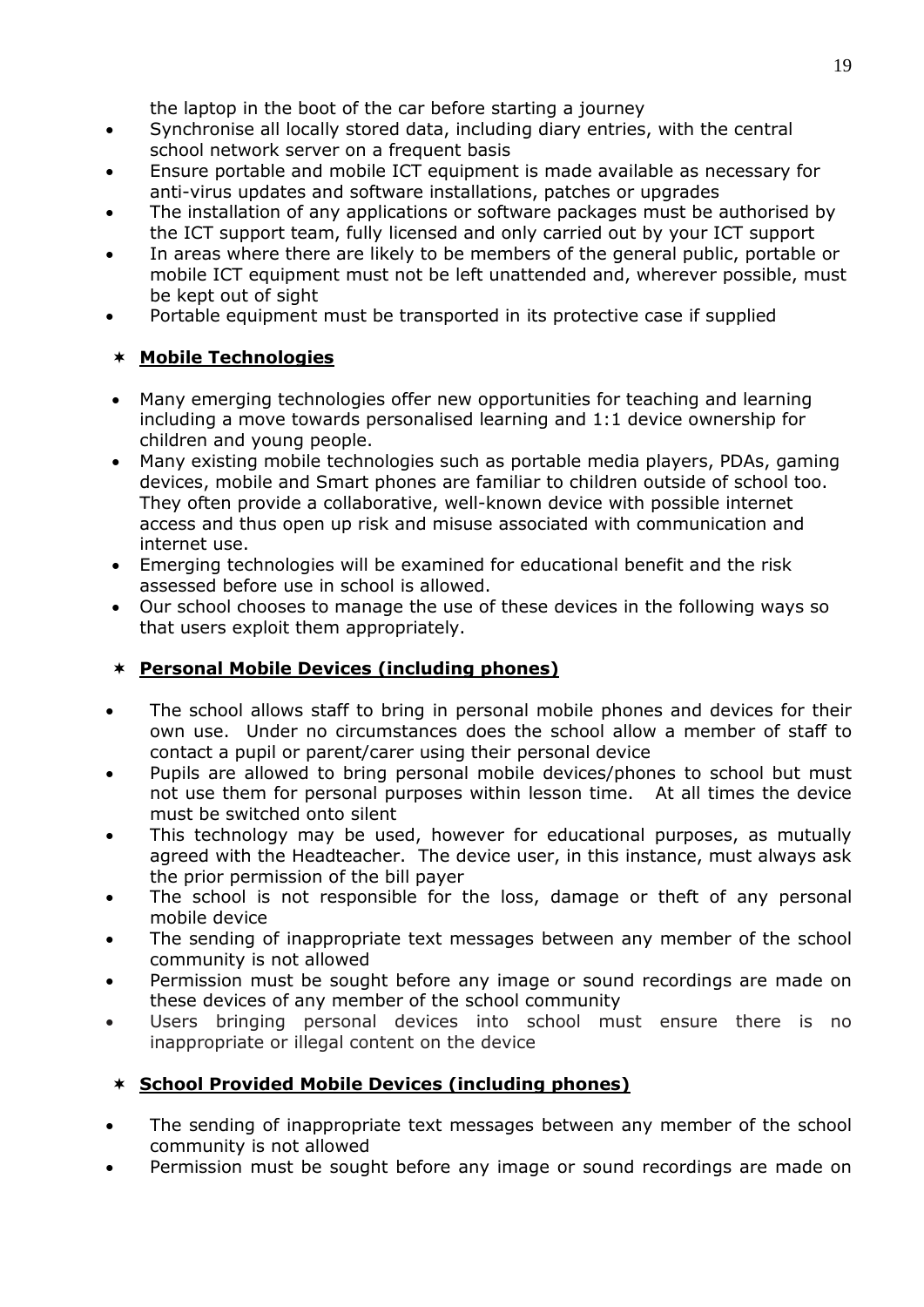the devices of any member of the school community

- Where the school provides mobile technologies such as phones, laptops and PDAs for offsite visits and trips, only these devices should be used
- Where the school provides a laptop for staff, only this device may be used to conduct school business outside of school

# **Removable Media**

If storing/transferring personal, sensitive, confidential or classified information using Removable Media please refer to the section ['](#page-14-0)

[Removable Media](#page-14-0)'

- Only use recommended removable media
- Store all removable media securely
- Removable media must be disposed of securely by your ICT support team

# **Servers**

- Always keep servers in a locked and secure environment
- Limit access rights
- Always password protect and lock the server
- Existing servers should have security software installed appropriate to the machine's specification
- Back up tapes should be encrypted by appropriate software
- Data must be backed up regularly
- Back up tapes/discs must be securely stored in a fireproof container
- Back up media stored off-site must be secure

# **Smile and Stay Safe Poster**



**S**taying safe means keeping your personal details private, such as full name, phone number, home address, photos or school. Never reply to ASL (age, sex, location) **M**eeting up with someone you have met online can be dangerous. Only meet up if you have first told your parent or carer and they can be with you.

**I**nformation online can be untrue, biased or just inaccurate. Someone online my not be telling the truth about who they are - they may not be a 'friend'

Let a parent, carer, teacher or trusted adult know if you ever feel worried,

uncomfortable or frightened about something online or someone you have met or who has contacted you online.

**E**mails, downloads, IM messages, photos and anything from someone you do not know or trust may contain a virus or unpleasant message. So do not open or reply.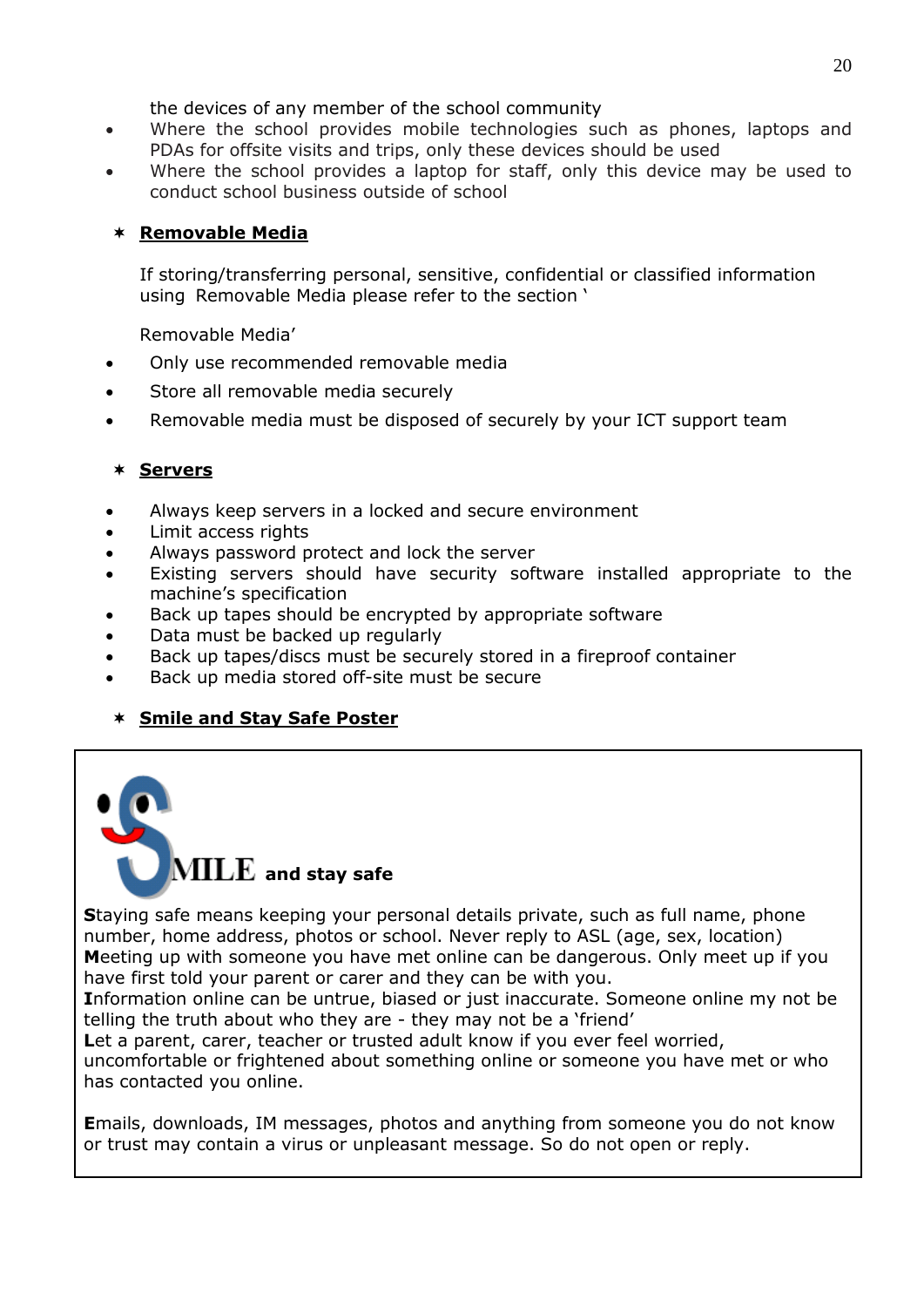# **Systems and Access**

- Users are responsible for all activity on school systems carried out under any assigned access/account rights, whether accessed via school ICT equipment or a personal PC
- Unauthorised persons are not allowed to use school ICT facilities and services that have been provided.
- Users are to only use their own personal logons, account IDs and passwords and are not to allow them to be used by anyone else
- Users should keep their screen display out of direct view of any third parties when accessing personal, sensitive, confidential or classified information
- Users should lock their screen before moving away from theirr computer during normal working day to protect any personal, sensitive, confidential or otherwise classified data and to prevent unauthorised access
- Users should ensure that they logoff from the PC completely when going to be away from the computer for a longer period of time
- Users are not to introduce or propagate viruses
- It is imperative that a user does not access, load, store, post or send from school ICT any material that is, or may be considered to be, illegal, offensive, libellous, pornographic, obscene, defamatory, intimidating, misleading or disruptive to the school or may bring the school or HCC into disrepute. This includes, but is not limited to, jokes, chain letters, files, emails, clips or images that are not part of the school's business activities; sexual comments or images, nudity, racial slurs, gender specific comments, or anything that would offend someone on the basis of their age, sexual orientation, religious or political beliefs, national origin, or disability (in accordance with the Sex Discrimination Act, the Race Relations Act and the Disability Discrimination Act)
- Any information held on School systems, hardware or used in relation to School business may be subject to The Freedom of Information Act
- Where necessary, permission should be obtained from the owner or owning authority and payment made of any relevant fees before using, copying or distributing any material that is protected under the Copyright, Designs and Patents Act 1998.
- It is essential that any hard drives which may have held personal or confidential data are 'scrubbed' in way that means the data can no longer be read. It is not sufficient to simply delete the files or reformat the hard drive. Whoever is appointed to dispose of the equipment must provide a **written guarantee** that they will irretrievably destroy the data by multiple over writing the data.

# **Telephone Services**

- You may receive personal telephone calls provided they are infrequent, kept as brief as possible and do not cause annoyance to others
- School telephones are provided specifically for school business purposes and personal usage is a privilege that will be withdrawn if abused
- Be aware that the laws of slander apply to telephone calls. Whilst a telephone call may seem to have a temporary and private existence it still qualifies as admissible evidence in slander law cases
- Ensure that your incoming telephone calls can be handled at all times
- Follow the appropriate procedures in the event of receiving a telephone call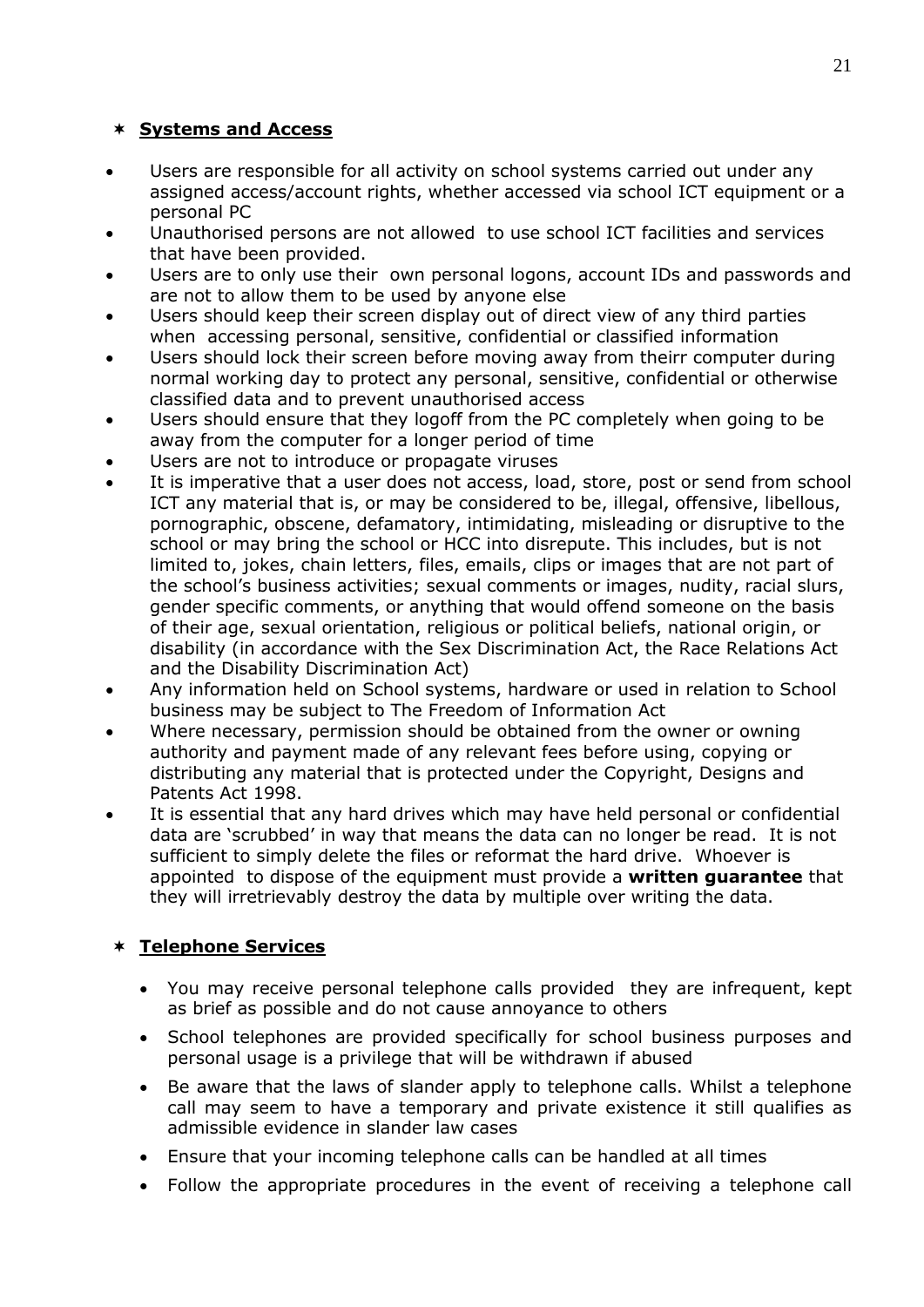containing a bomb threat. These procedures should be made readily available throughout your office. If you do not have a copy, please ask your unit manager

### **POLICY REVIEW**

This policy will be reviewed annually during the Summer Term.

Date: April 2018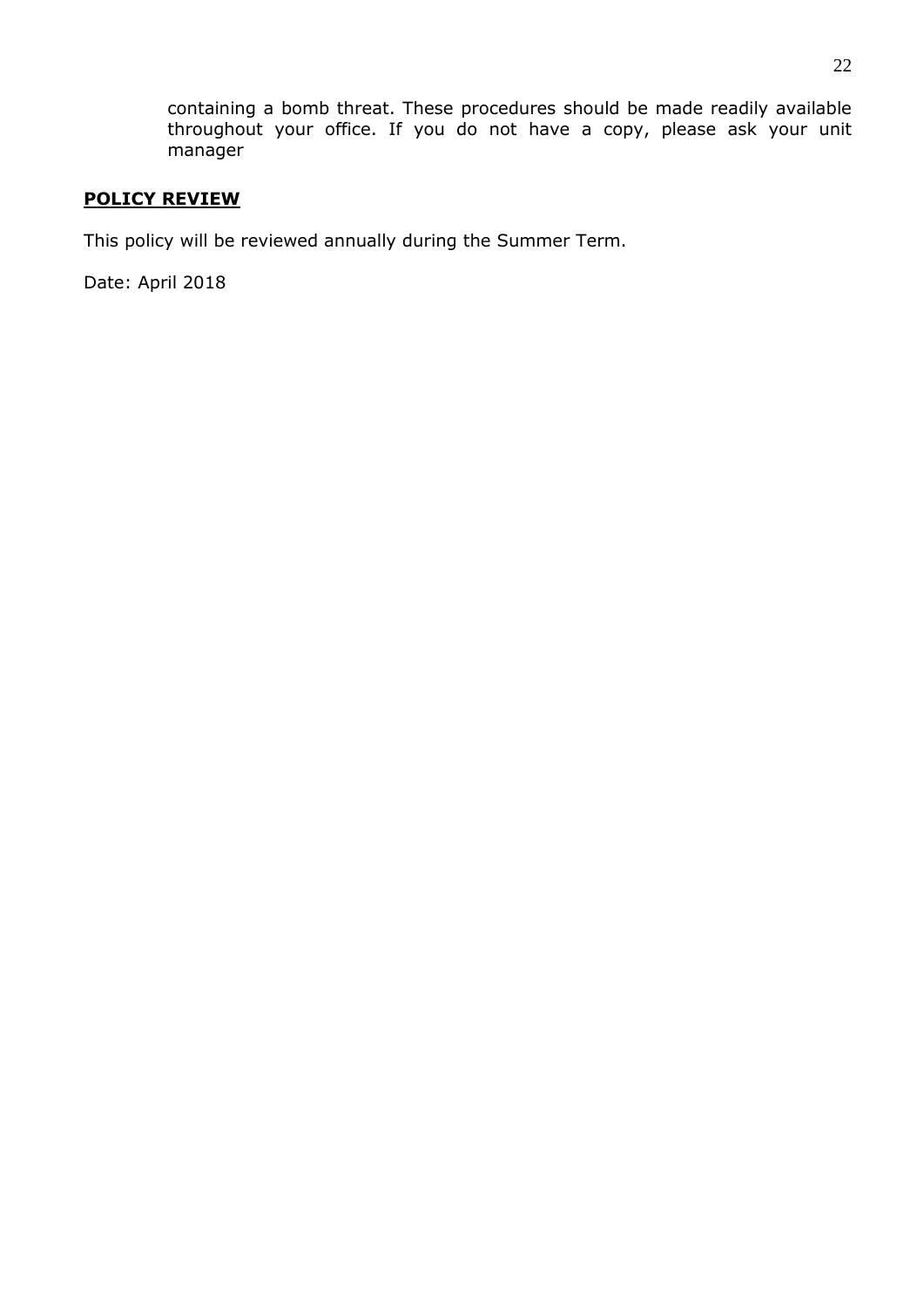# **Appendix 1**

# **SOUTHBOROUGH HIGH SCHOOL STUDENT'S ACCEPTABLE USE POLICY for ELECTRONIC DEVICES**

# **Use of Electronic Resources**

**A. Use of electronic resources** including the internet, e-mail and other systems must be in support of the educational goals and policies of Southborough High School.

**B**. **Use of any electronic resource** must be consistent with the rules appropriate to the resource. This includes, but is not limited to, laws and regulations regarding:

- a. Copyrighted material
- b. Threatening, obscene or profane material
- c. Material protected by trade secret
- d. Sexual, racial, ethnic, or religious harassment
- e. Privacy

# **C. Prohibited Activities**:

- a. Using another individual's username and password.
- b. Using electronic resources for financial gain, for political activity, or personal business activity.

c. Accessing, downloading, storing, viewing, sending, or displaying text, images, movies, or

 sounds that contain pornography, obscenity, or language that offends or tends to degrade

others.

- d. Attempting to send, or sending, anonymous messages of any kind or pretending to be someone else while sending a message.
- e. Attempting to, or actually accessing, modifying, harming or destroying another user's data.
- f. Harassing, insulting, threatening, or attacking others via electronic resources.
- g. Electronically or physically damaging or attempting to damage the network, equipment, materials or data.
	- i. Attempting to or actually accessing the School network or any devices attached to the
	- ii. network without authorization or in violation of any law. Examples include hacking, flooding or virus deployment.
- i. Using telephone services, including long distance, without authorization.
- j. Using electronic resources for illegal or inappropriate activities.
	- Electronic resources include but are not limited to
- $\Box$ Network access
- $\Box$ Internet access
	- $\Box$ Digital cameras

Personal digital assistants, *e.g.*, PDAs, Pocket PC, Palm OS devices

 $\Box$ Personal communication devices, *e.g.*, mobile phones, pagers, messaging devices, telephones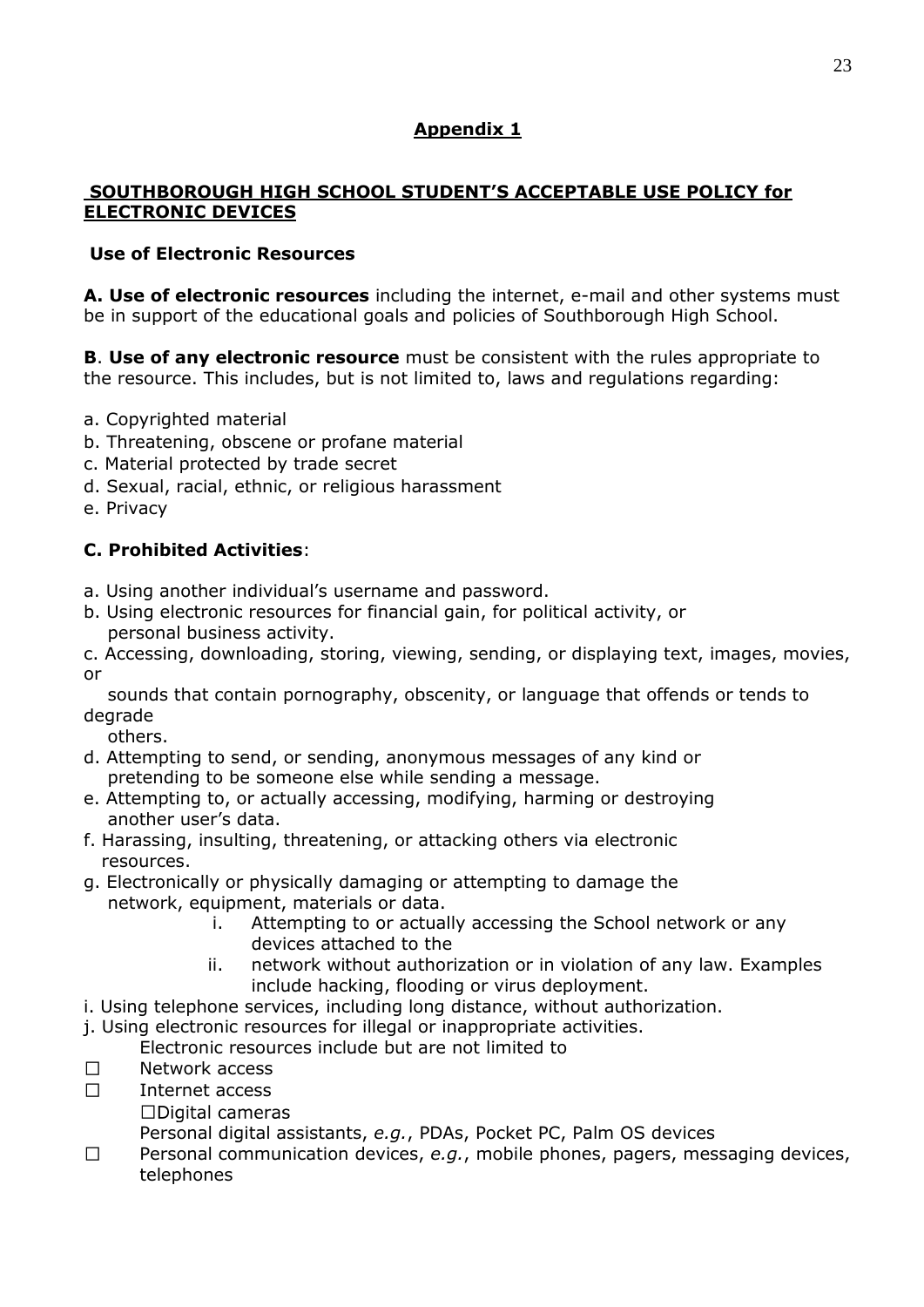- $\Box$ mp3 players
- $\Box$ USB flash drives
- $\Box$ E-mail
- $\Box$ **Computers**  $\Box$ Laptops

k. Accessing confidential student or employee information without authorization or through misuse of authorization and communicating such information with unauthorized persons.

l. Other uses that the School may deem to be unacceptable.

# **Internet Safety**

Southborough High School provides a variety of measures to ensure the safety of online activities of minors.

Included measures are:

a. Filtering and blocking access to inappropriate matter on the internet.

b. Active monitoring of online activities of students.

c. Procedures to prevent unauthorized disclosure, use and sharing of personal information regarding students.

d. Procedures on the use of electronic mail, chat rooms and other forms of direct electronic communication.

### **No Privacy**

Users have no expectation of privacy in any communication sent or received by email, or in regard to the internet, network access, or other electronic resources, material stored on or using any school provided electronic device or material that is stored on any personal electronic device that is connected to the School network.

# **Privileges**

### **The use of Southborough High School electronic resources is a privilege**.

Inappropriate, prohibited, or unauthorized use may result in cancellation of a user's privilege and referral for appropriate disciplinary/legal action. Each individual user who is authorized for access will receive information pertaining to the proper use of the resources.

Administrators will decide if usage is inappropriate, prohibited, or unauthorized and their decision is final. The school may limit or terminate access at any time if deemed necessary. In addition, teachers are authorised to limit or terminate student class use.

### **Security Measures**

User names, passwords and other measures are used to maximize security. Procedures are in place to notify appropriate personnel should a security problem be identified. These procedures include notification of teachers, staff and appropriate administrators.

# **Liabilities**

Southborough High School makes no guarantees of any kind, whether expressed or implied, for the services provided. The school is not responsible for any damages suffered, including loss of data in conjunction with the use of its networks or equipment. In addition, the school is not responsible for the accuracy or quality of information or data obtained through the use of electronic resources.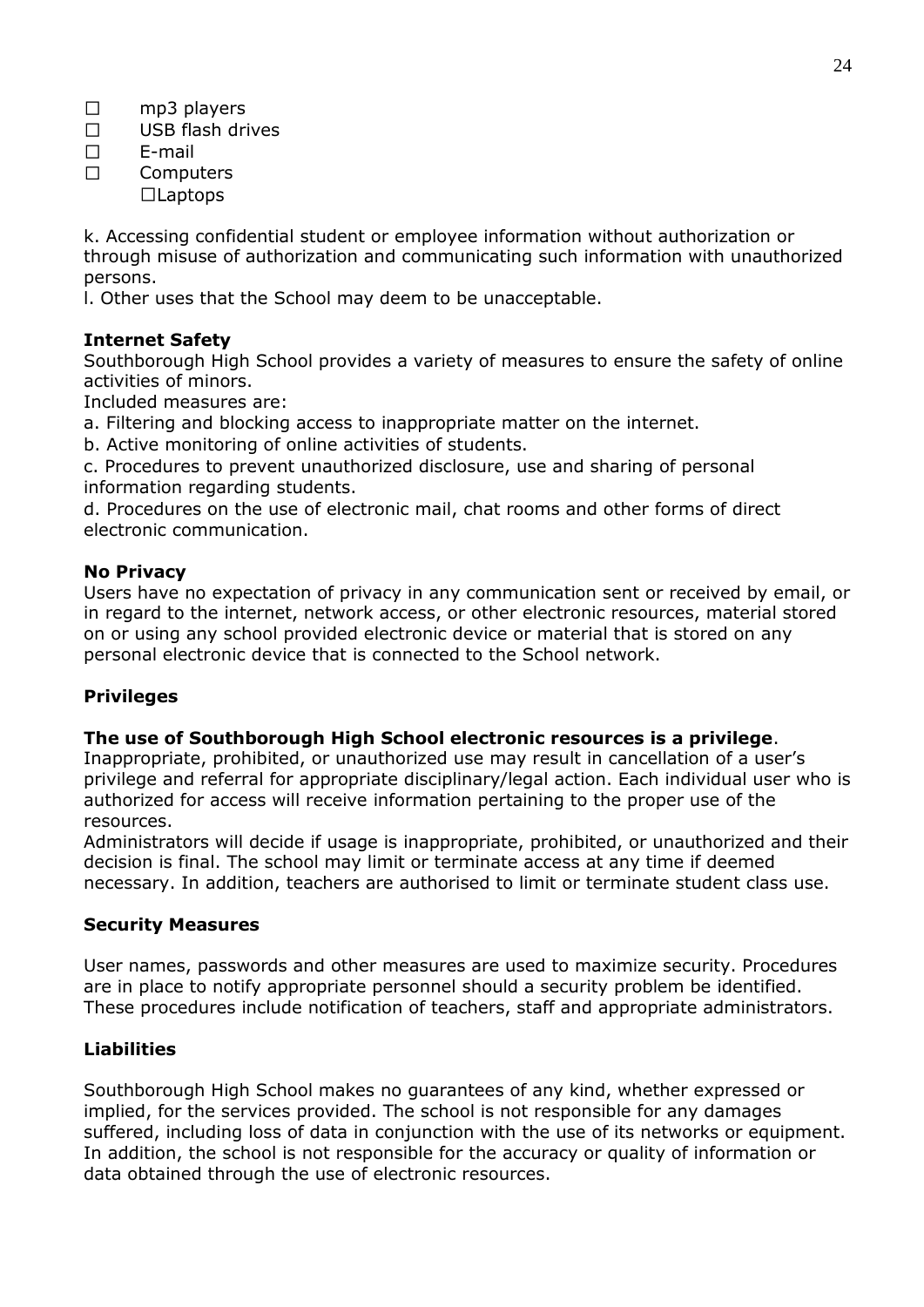## **Netiquette**

Users are required to abide by the rules of communications etiquette. This includes being polite, abstaining from the use of vulgar or obscene language, and providing timely responses to communication.

# **Updating User Information**

Users must notify their school's office of any changes in account information (address, school, or any other relevant data) in order to continue using electronic resources.

### **Acceptance of Terms and Conditions**

All terms and conditions, as stated in this Acceptable Use Policy, are applicable to each user. By signing this document, you are accepting these terms and conditions. Without your signature, you will not be allowed access to the school's electronic resources.

### **Disciplinary Actions**

If a student violates any of the areas of this policy, his/her access may be limited or terminated and future access may be denied. In addition, appropriate disciplinary actions may be taken including, but not limited to, suspension, expulsion, legal action and/or referral to law enforcement.

### **AUP Implementation Guidelines**

Students are required to comply with the guidelines for implementation of this policy as published by Southborough High School.

The guidelines are an integral part of this policy.

#### **Southborough High School reserves the right to change this policy at any time.**  4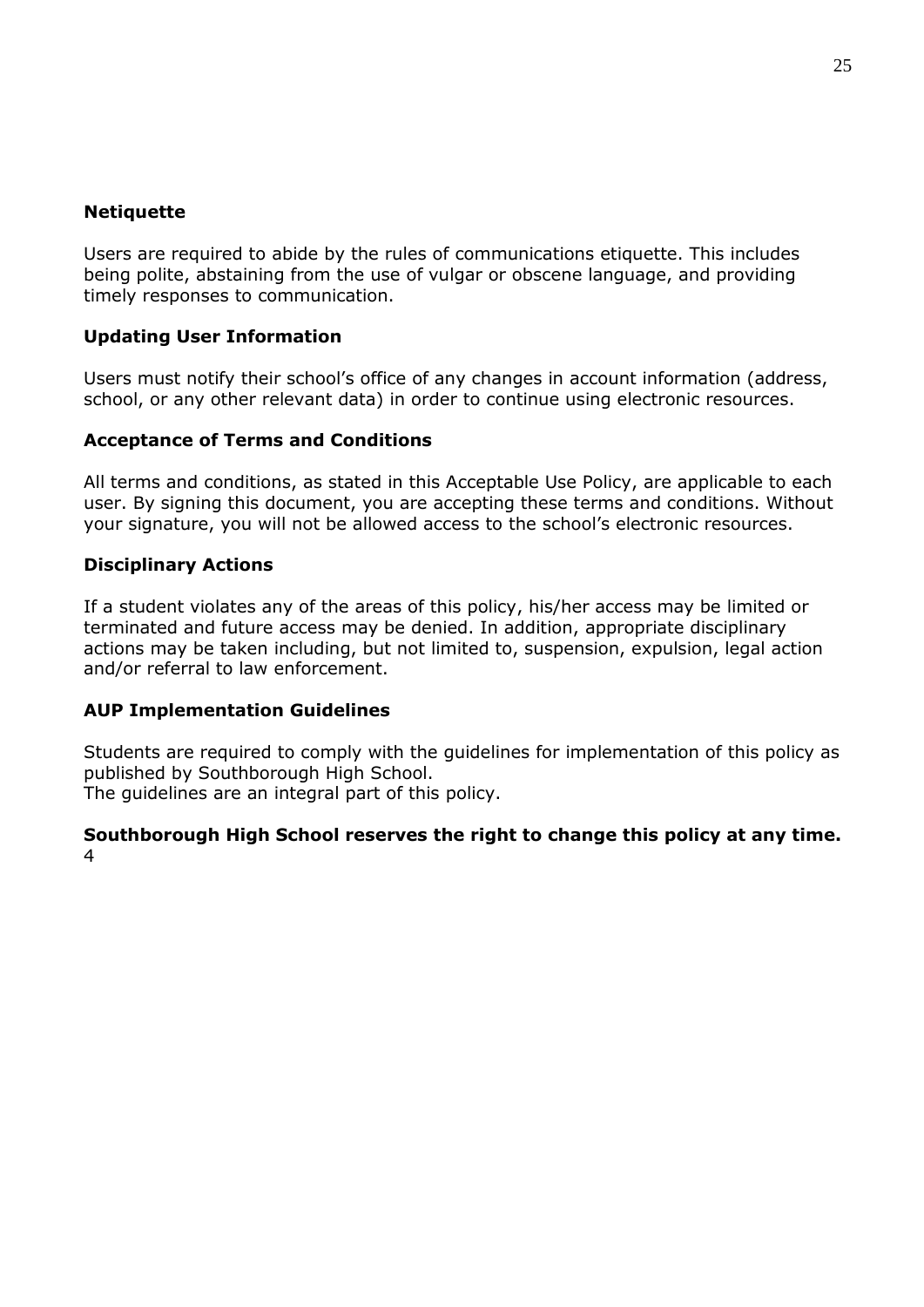### *This section to be signed by the student.*

In order that I may access the electronic resources, I agree to comply with the school's procedures and restrictions as detailed above.

I will use the network in a responsible way and observe all the restrictions explained to me by the school and in the Acceptable Use Policy.

I agree to report any misuse of the network to either an IT Technician or the Network Manager. If I do not follow the rules, I understand that this will result in loss of access to the network as well as other disciplinary action.

I understand that I will be barred from using the network if found to be abusing my privileges.

I have read and understood the AUP and agree to abide by it.

### **Pupil Name** (*block capitals*):

**Pupil Signature**: \_\_\_\_\_\_\_\_\_\_\_\_\_\_\_\_\_\_\_\_\_\_\_\_\_\_\_\_\_\_\_\_\_\_

\_\_\_\_\_\_\_\_\_\_\_\_\_\_\_\_\_\_\_\_\_\_\_\_\_\_\_\_\_\_\_\_\_\_\_\_\_\_\_\_\_\_\_\_\_\_\_

**Date**: \_\_\_\_\_\_\_\_\_\_\_\_\_\_\_\_

#### *This section to be read and signed by the parent/legal guardian of the above student.*

As the parent/legal guardian of the pupil named above, I give permission for my son to access Southborough's electronic resources.

I accept responsibility for setting standards for my son to follow when selecting, sharing and exploring information and media. I agree to report any misuse of the network to the school.

I have read and understood the AUP and agree to ensure that my son abides by it.

**Parent/Legal Guardian Name** (*block capitals*):

\_\_\_\_\_\_\_\_\_\_\_\_\_\_\_\_\_\_\_\_\_\_\_\_\_\_\_\_\_\_\_\_\_

**Parent Signature**: \_\_\_\_\_\_\_\_\_\_\_\_\_\_\_\_\_\_\_\_\_\_\_\_\_\_\_\_\_\_\_\_\_\_

**Date**: \_\_\_\_\_\_-\_\_\_\_\_\_-\_\_\_\_\_\_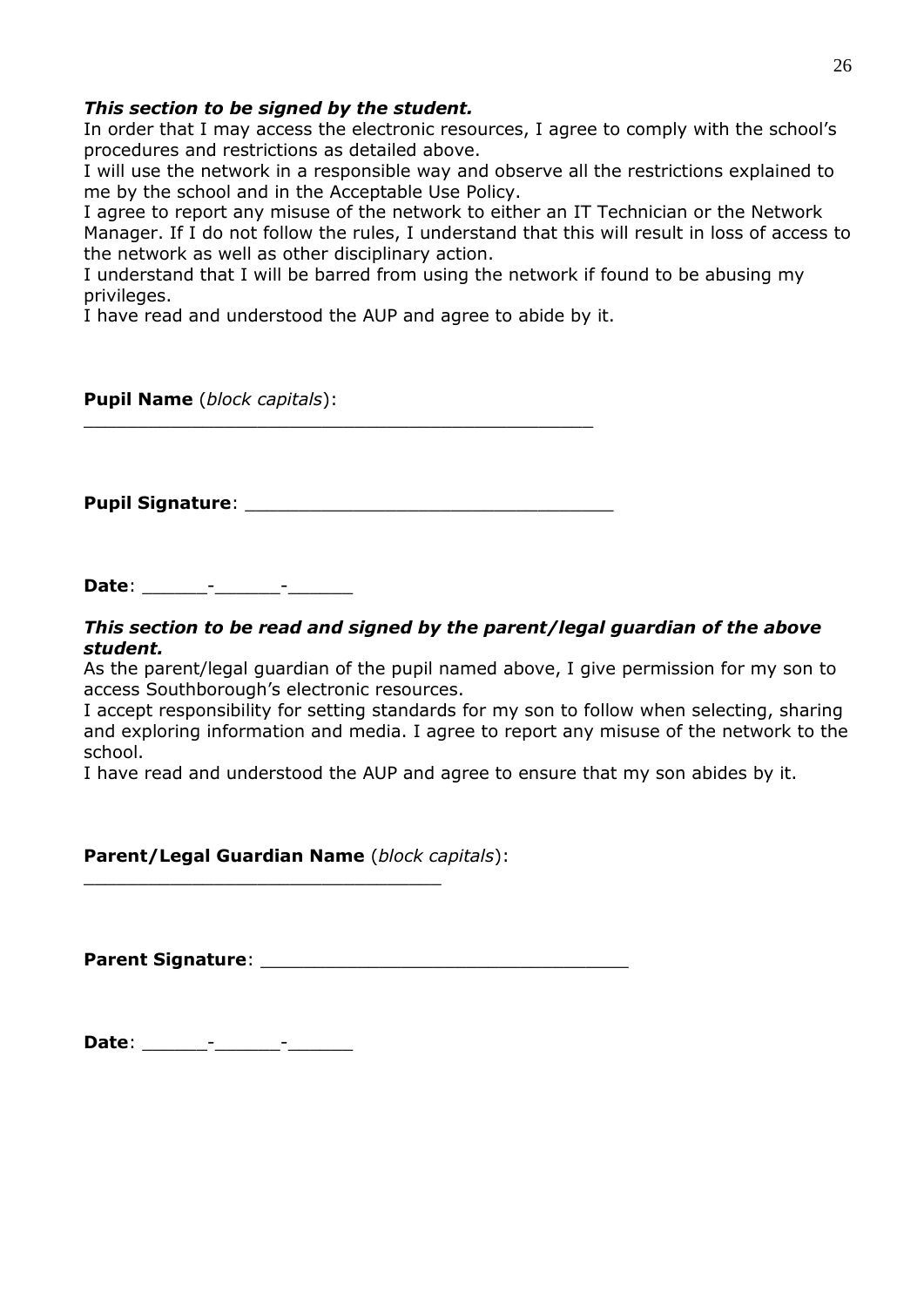# **Acceptable Use Agreement: Pupils - Secondary**

- I will only use ICT systems in school, including the internet, e-mail, digital video, mobile technologies, etc. for school purposes.
- I will not download or install software on school technologies.
- I will only log on to the school network/ Learning Platform with my own user name and password.
- I will follow the schools ICT security system and not reveal my passwords to anyone and change them regularly.
- I will only use my school e-mail address.
- I will make sure that all ICT communications with pupils, teachers or others is responsible and sensible.
- I will be responsible for my behaviour when using the Internet. This includes resources I access and the language I use.
- I will not deliberately browse, download, upload or forward material that could be considered offensive or illegal. If I accidentally come across any such material I will report it immediately to my teacher.
- I will not give out any personal information such as name, phone number or address. I will not arrange to meet someone unless this is part of a school project approved by my teacher.
- Images of pupils and/ or staff will only be taken, stored and used for school purposes inline with school policy and not be distributed outside the school network without the permission of a senior teacher.
- I will ensure that my online activity, both in school and outside school, will not cause my school, the staff, pupils or others distress or bring into disrepute.
- I will support the school approach to online safety and not deliberately upload or add any images, video, sounds or text that could upset or offend any member of the school community
- I will respect the privacy and ownership of others' work on-line at all times.
- I will not attempt to bypass the internet filtering system.
- I understand that all my use of the Internet and other related technologies can be monitored and logged and can be made available to my teachers.
- I understand that these rules are designed to keep me safe and that if they are not followed, school sanctions will be applied and my parent/ carer may be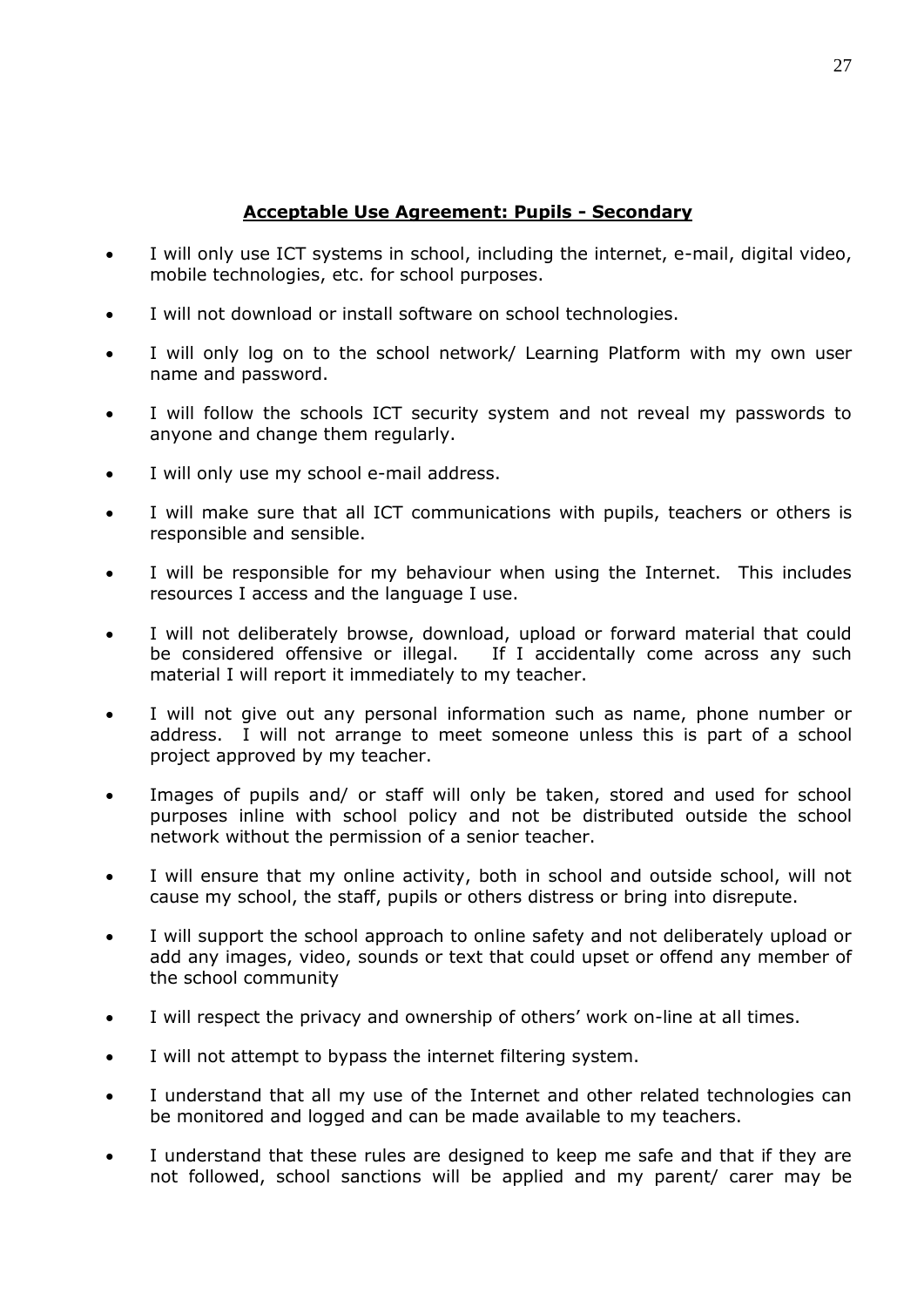contacted.

Dear Parent/ Carer

ICT including the internet, learning platforms, e-mail and mobile technologies have become an important part of learning in our school. We expect all pupils to be safe and responsible when using any ICT. It is essential that pupils are aware of eSafety and know how to stay safe when using any ICT.

Pupils are expected to read and discuss this agreement with their parent or carer and then to sign and follow the terms of the agreement. Any concerns or explanation can be discussed with their ICT class teacher or the school eSafety coordinator.

Please return the bottom section of this form to school for filing.

#### 

### **Pupil and Parent/ carer signature**

We have discussed this document and ……………………………………..........(pupil name) agrees to follow the eSafety rules and to support the safe and responsible use of ICT at Southborough High School.

Parent/ Carer Signature …….………………….………………………….

Pupil Signature……………………………………………………………….

Form …………………………………. Date ………………………………